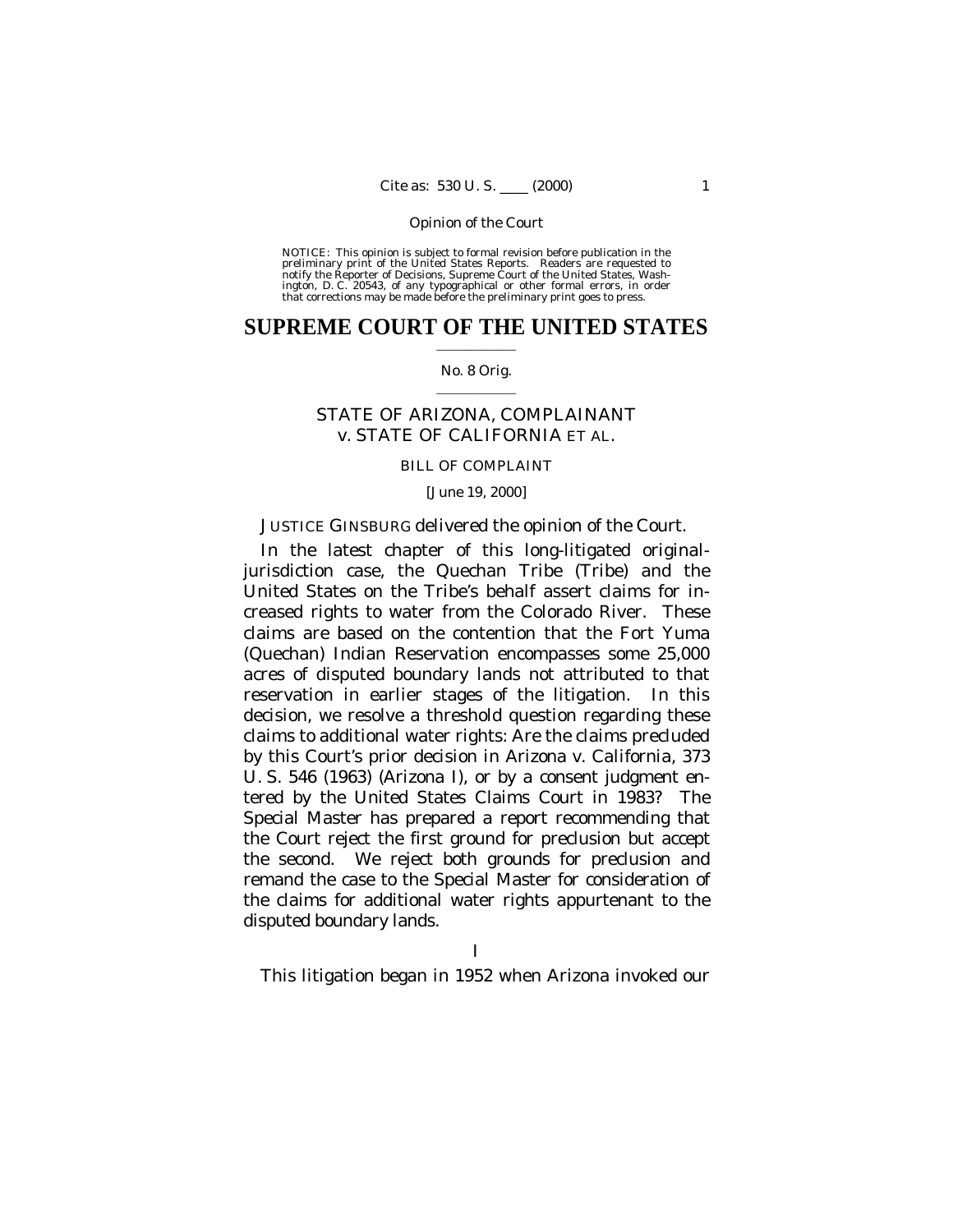#### Opinion of the Court

original jurisdiction to settle a dispute with California over the extent of each State's right to use water from the Colorado River system. Nevada intervened, seeking a determination of its water rights, and Utah and New Mexico were joined as defendants. The United States intervened and sought water rights on behalf of various federal establishments, including five Indian reservations: the Chemehuevi Indian Reservation, the Cocopah Indian Reservation, the Fort Yuma (Quechan) Indian Reservation, the Colorado River Indian Reservation, and the Fort Mojave Indian Reservation. The Court appointed Simon Rifkind as Special Master.

The first round of the litigation culminated in our opinion in *Arizona I*. We agreed with Special Master Rifkind that the apportionment of Colorado River water was governed by the Boulder Canyon Project Act of 1928, 43 U. S. C. §617 *et seq*., and by contracts entered into by the Secretary of the Interior pursuant to the Act. We further agreed that the United States had reserved water rights for the five reservations under the doctrine of *Winters* v. *United States,* 207 U. S. 564 (1908). See *Arizona I*, 373 U. S., at 565, 599–601. Because the Tribes' water rights were effective as of the time each reservation was created, the rights were considered present perfected rights and given priority under the Act. *Id.*, at 600. We also agreed with the Master that the reservations' water rights should be based on the amount of practicably irrigable acreage on each reservation and sustained his findings as to the relevant acreage for each reservation. *Ibid.* Those findings were incorporated in our decree of March 9, 1964, which specified the quantities and priorities of the water entitlements for the States, the United States, and the Tribes. *Arizona* v. *California*, 376 U. S. 340. The Court rejected as premature, however, Master Rifkind's recommendation to determine the disputed boundaries of the Fort Mojave and Colorado River Indian Reservations; we or-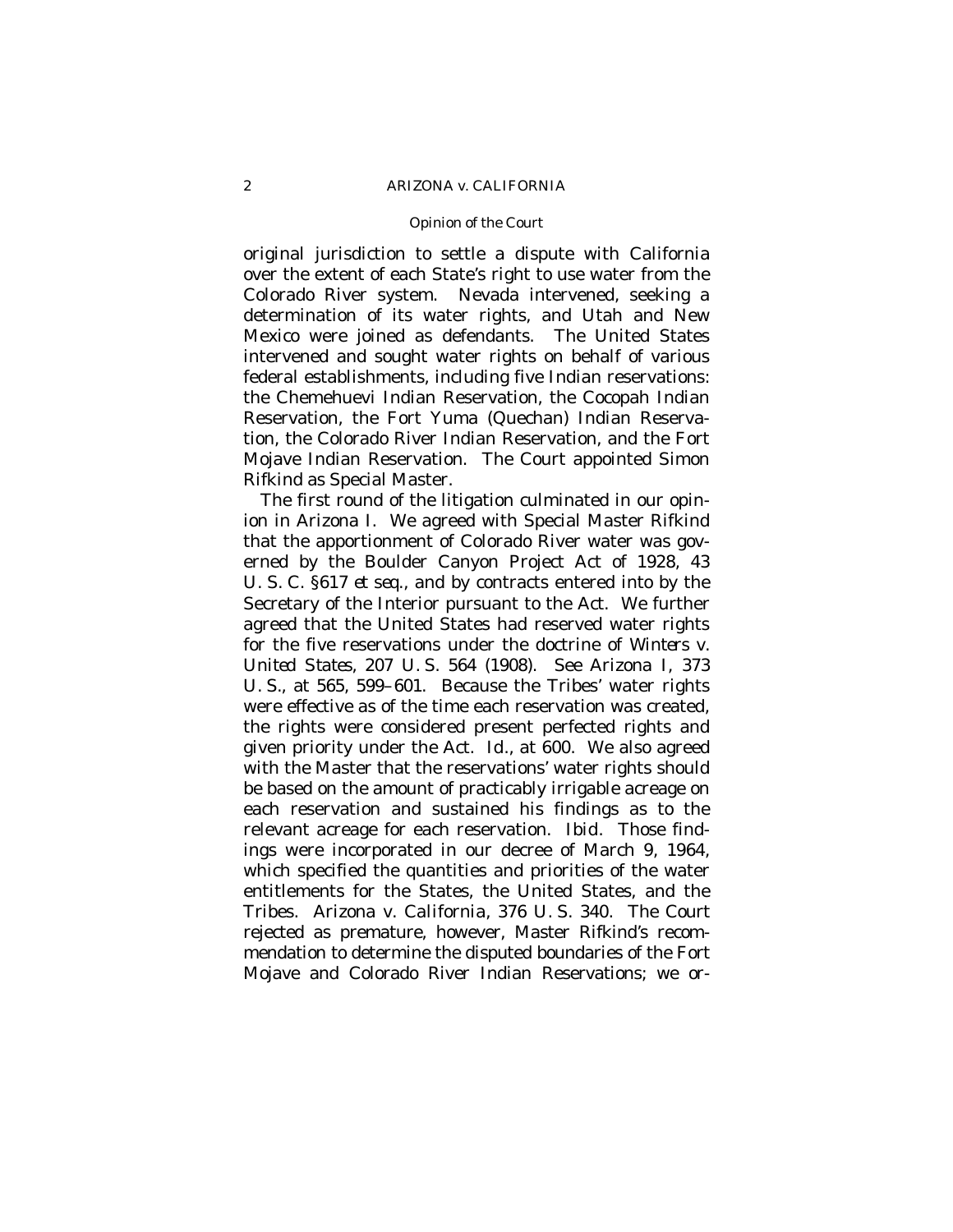dered, instead, that water rights for those two reservations "shall be subject to appropriate adjustment by agreement or decree of this Court in the event that the boundaries of the respective reservations are finally determined." *Id*., at 345.

In 1978, the United States and the State parties jointly moved this Court to enter a supplemental decree identifying present perfected rights to the use of mainstream water in each State and their priority dates. The Tribes then filed motions to intervene, and the United States ultimately joined the Tribes in moving for additional water rights for the five reservations. Again, the Court deferred resolution of reservation boundary disputes and allied water rights claims. The supplemental decree we entered in 1979 set out the water rights and priority dates for the five reservations under the 1964 decree, but added that the rights for all five reservations (including the Fort Yuma Indian Reservation at issue here) "shall continue to be subject to appropriate adjustment by agreement or decree of this Court in the event that the boundaries of the respective reservations are finally determined." *Arizona* v. *California*, 439 U. S. 419, 421 (*per curiam*). The Court then appointed Senior Circuit Judge Elbert P. Tuttle as Special Master and referred to him the Tribes' motions to intervene and other pending matters.

Master Tuttle issued a report recommending that the Tribes be permitted to intervene, and concluding that various administrative actions taken by the Secretary of the Interior constituted "final determinations" of reservation boundaries for purposes of allocating water rights under the 1964 decree. (Those administrative actions included a 1978 Secretarial Order, discussed in greater detail *infra*, at 9, which recognized the Quechan Tribe's entitlement to the disputed boundary lands of the Fort Yuma Reservation.) Master Tuttle also concluded that certain lands within the undisputed reservation boundaries but for which the United States had not sought water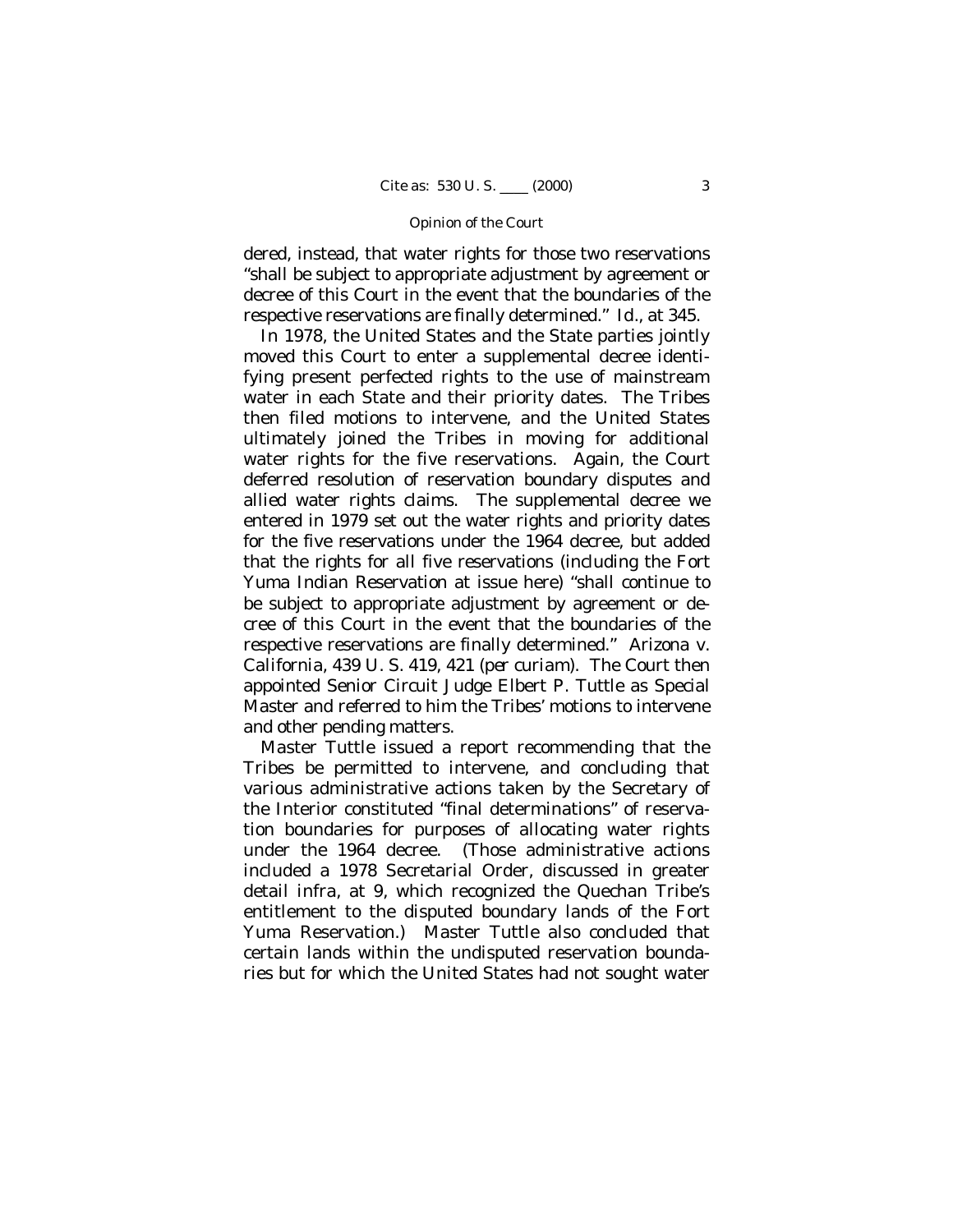rights in *Arizona I*— the so-called "omitted lands"— had in fact been practicably irrigable at the time of *Arizona I* and were thus entitled to water. On these grounds, Master Tuttle recommended that the Court reopen the 1964 decree to award the Tribes additional water rights.

In *Arizona* v. *California,* 460 U. S. 605 (1983) (*Arizona II)*, the Court permitted the Tribes to intervene, but otherwise rejected Master Tuttle's recommendations. The Secretary's determinations did not qualify as "final determinations" of reservation boundaries, we ruled, because the States, agencies, and private water users had not had an opportunity to obtain judicial review of those determinations. *Id.,* at 636–637. In that regard, we noted that California state agencies had initiated an action in the United States District Court for the Southern District of California challenging the Secretary's decisions, and that the United States had moved to dismiss that action on various grounds, including sovereign immunity. "There will be time enough," the Court stated, "if any of these grounds for dismissal are sustained and not overturned on appellate review, to determine whether the boundary issues foreclosed by such action are nevertheless open for litigation in this Court." *Id.*, at 638. The Court also held that the United States was barred from seeking water rights for the lands omitted from presentation in the proceedings leading to *Arizona I;* "principles of res judicata," we said, "advise against reopening the calculation of the amount of practicably irrigable acreage." 460 U. S.*,* at 626. In 1984, in another supplemental decree, the Court again declared that water rights for all five reservations "shall be subject to appropriate adjustments by agreement or decree of this Court in the event that the boundaries of the respective reservations are finally determined." *Arizona* v. *California*, 466 U. S. 144, 145.

The district court litigation proceeded with the participation of eight parties: the United States, the States of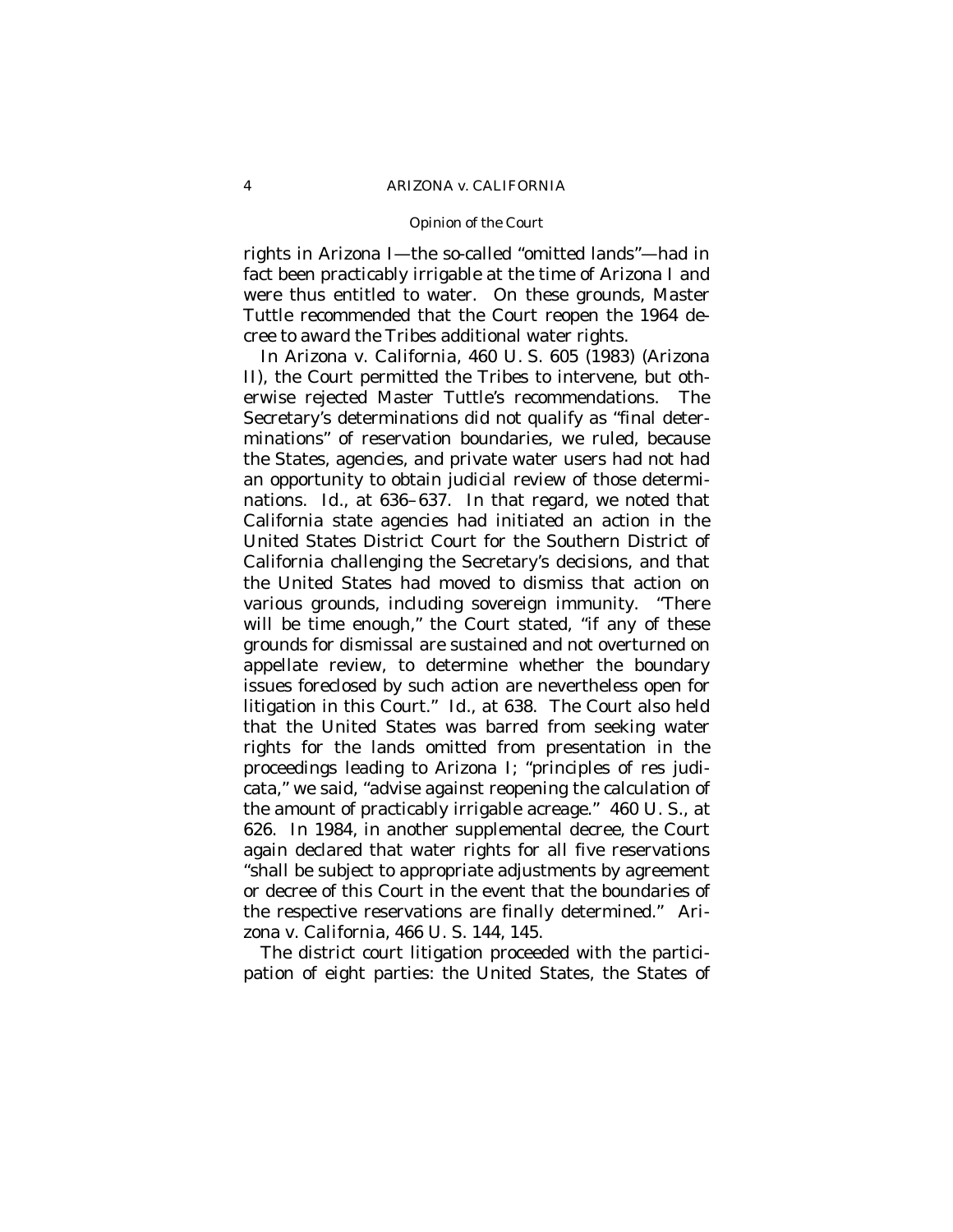Arizona and California, the Metropolitan Water District of Southern California, the Coachella Valley Water District, and the Quechan, Fort Mojave, and Colorado River Indian Tribes. The District Court rejected the United States' sovereign immunity defense; taking up the Fort Mojave Reservation matter first, the court voided the Secretary's determination of that reservation's boundaries. *Metropolitan Water Dist. of S. Cal.* v. *United States*, 628 F. Supp. 1018 (SD Cal. 1986). The Court of Appeals for the Ninth Circuit, however, accepted the United States' plea of sovereign immunity, and on that ground reversed and remanded with instructions to dismiss the entire case. Specifically, the Court of Appeals held that the Quiet Title Act, 28 U. S. C. §2409a, preserved the United States' sovereign immunity from suits challenging the United States' title "to trust or restricted Indian lands," §2409a(a), and therefore blocked recourse to the District Court by the States and state agencies. *Metropolitan Water Dist. of S. Cal.* v. *United States*, 830 F. 2d 139 (1987). We granted certiorari and affirmed the Ninth Circuit's judgment by an equally divided Court. *California* v. *United States*, 490 U. S. 920 (1989) (*per curiam*).

The dismissal of the district court action dispelled any expectation that a "final determination" of reservation boundaries would occur in that forum. The State parties then moved to reopen the 1964 decree, asking the Court to determine whether the Fort Yuma Indian Reservation and two other reservations were entitled to claim additional boundary lands and, if so, additional water rights. Neither the United States nor the Tribes objected to the reopening of the decree, and the Court granted the motion. *Arizona* v. *California*, 493 U. S. 886 (1989). After the death in 1990 of the third Special Master, Robert McKay, the Court appointed Frank J. McGarr as Special Master. Special Master McGarr has now filed a report and recommendation (McGarr Report), a full understanding of which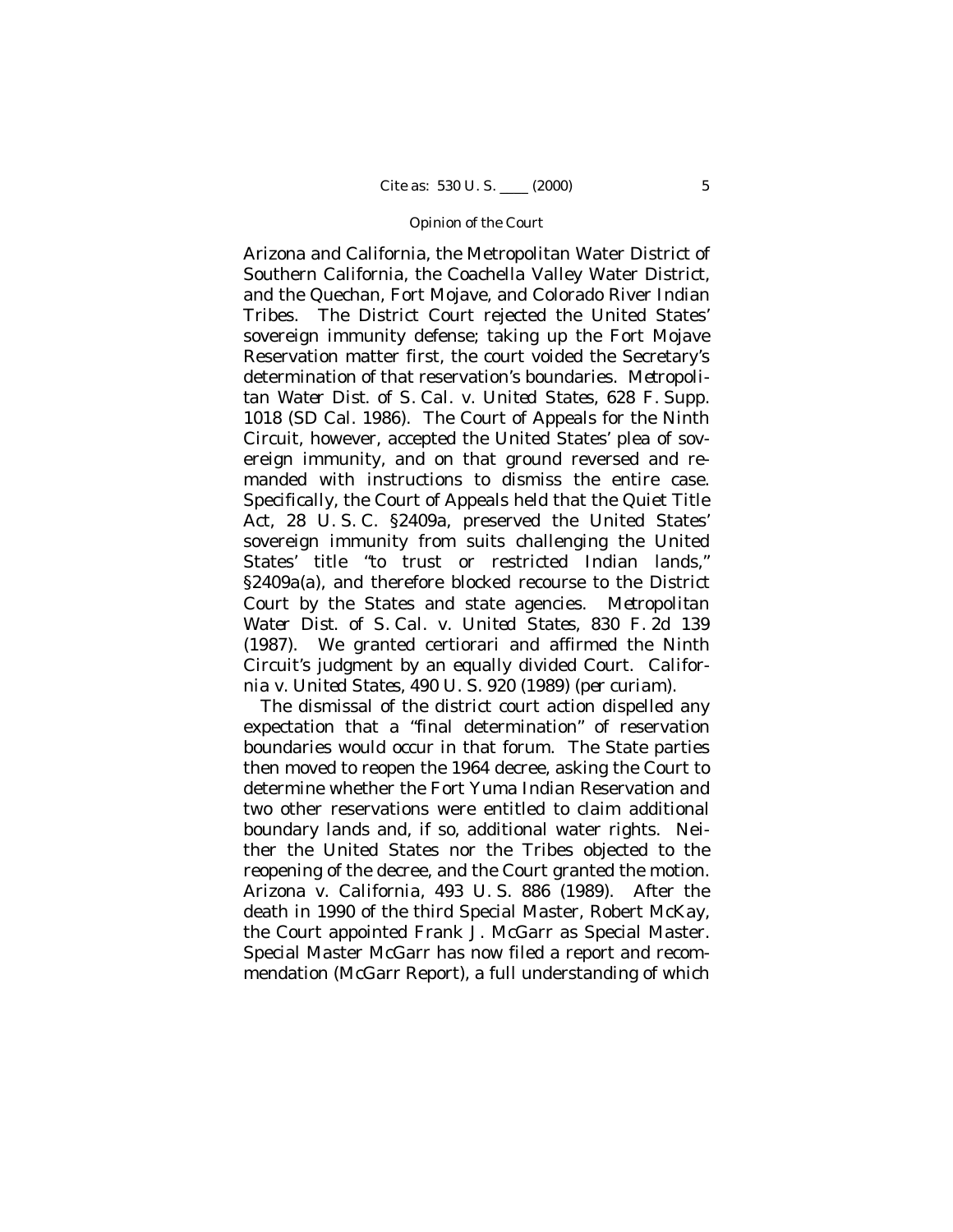requires a discussion of issues and events specific to the Fort Yuma Indian Reservation. We now turn to those issues and events.

# II

The specific dispute before us has its roots in an 1884 Executive Order signed by President Chester A. Arthur, designating approximately 72 square miles of land along the Colorado River in California as the Fort Yuma Indian Reservation (Reservation) for the benefit of the Quechan Tribe. The Tribe, which had traditionally engaged in farming, offered to cede its rights to a portion of the Reservation to the United States in exchange for allotments of irrigated land to individual Indians. In 1893, the Secretary of the Interior concluded an agreement with the Tribe (1893 Agreement), which Congress ratified in 1894. The 1893 Agreement provided for the Tribe's cession of a 25,000-acre tract of boundary lands on the Reservation. Language in the agreement, however, could be read to condition the cession on the performance by the United States of certain obligations, including construction within three years of an irrigation canal, allotment of irrigated land to individual Indians, sale of certain lands to raise revenues for canal construction, and opening of certain lands to the public domain.

Doubts about the validity and effect of the 1893 Agreement arose as early as 1935. In that year the construction of the All-American Canal, which prompted the interstate dispute in *Arizona I*, see 373 U. S., at 554–555, also sparked a controversy concerning the Fort Yuma Reservation. When the Department of the Interior's Bureau of Reclamation sought to route the canal through the Reservation, the Department's Indian Office argued that the Bureau had to pay compensation to the Tribe for the rightof-way. The Secretary of the Interior submitted the matter to the Department's Solicitor, Nathan Margold. In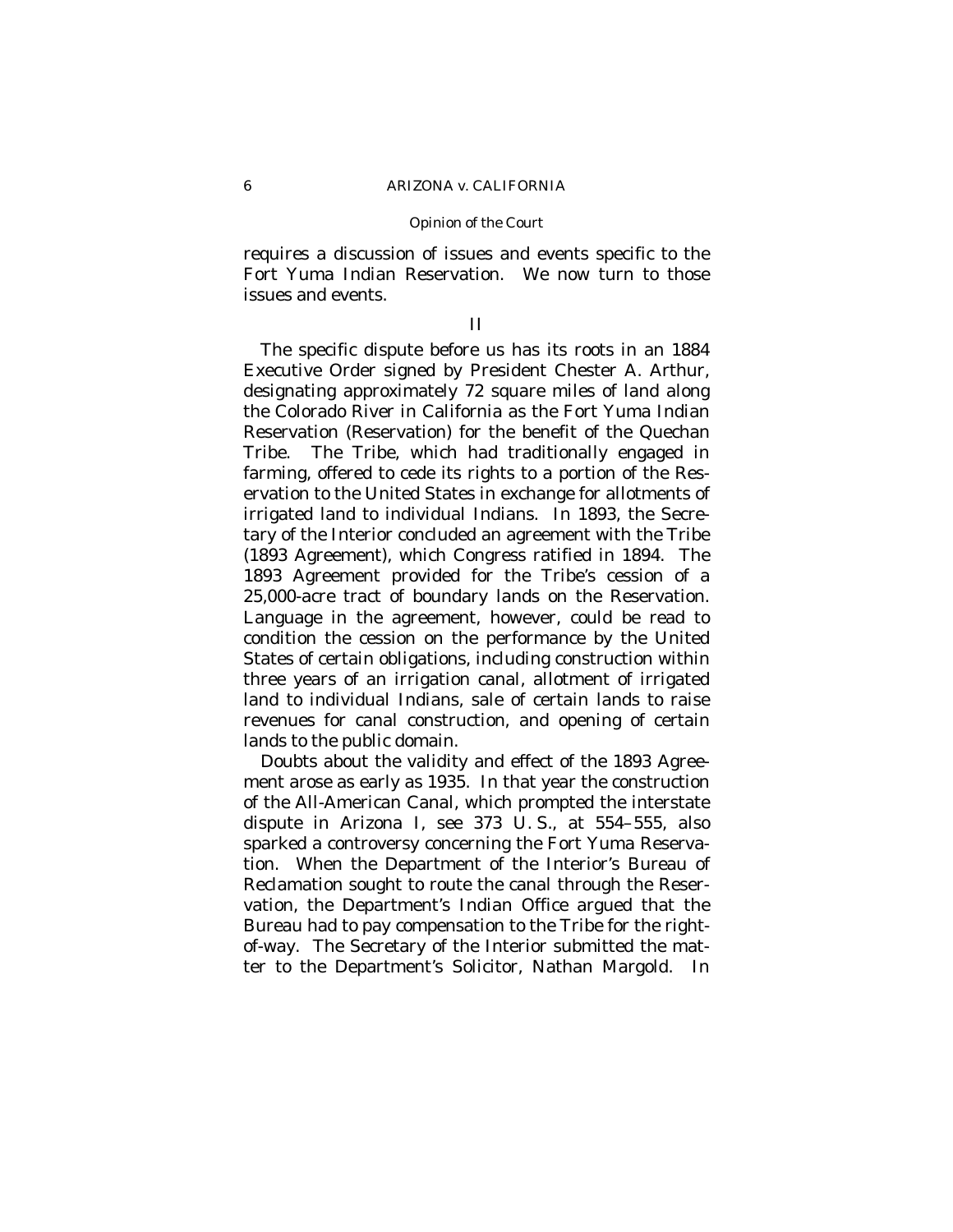1936, Solicitor Margold issued an opinion (Margold Opinion) stating that, under the 1893 Agreement, the Tribe had unconditionally ceded the lands in question to the United States. 1 Dept. of Interior, Opinions of the Solicitor Relating to Indian Affairs 596, 600 (No. M–28198, Jan. 8, 1936). The Margold Opinion remained the position of the Federal Government for 42 years.

In 1946, Congress enacted the Indian Claims Commission Act, 60 Stat. 1049, 25 U. S. C. §70 *et seq.* (1976 ed.), establishing an Article I tribunal with power to decide claims of Indian tribes against the United States.<sup>1</sup> See generally *United States* v. *Dann*, 470 U. S. 39 (1985). The Tribe filed an action before the Commission in 1951, challenging the validity and effect of the 1893 Agreement. In

——————

<sup>&</sup>lt;sup>1</sup>The Act conferred exclusive jurisdiction on the Commission to resolve Indian claims solely by the payment of compensation. Section 2 of the Act gave the Commission jurisdiction over, among other things, claims alleging that agreements between a tribe and the United States were vitiated by fraud, duress, or unconscionable consideration, 25 U. S. C. §70a(3) (1976 ed.), claims arising from the unlawful taking of Indian lands by the United States, §70a(4), and claims based upon fair and honorable dealings not recognized by law or equity, §70a(5). The Commission's "[f]inal determinations," §70r, were subject to review by the Court of Claims, §70s(b), and, if upheld, were submitted to Congress for payment, §70u. Section 15 authorized the Attorney General to represent the United States before the Commission and, "with the approval of the Commission, to compromise any claim presented to the Commission." 25 U. S. C. §70n (1976 ed.). The Act provided that such compromises "shall be submitted by the Commission to the Congress as a part of its report as provided in section 70t of this title in the same manner as final determinations of the Commission, and shall be subject to the provisions of section 70u of this title." *Ibid.* Section 22(a) of the Act provided that "[t]he payment of any claim, after its determination in accordance with this chapter, shall be a full discharge of the United States of all claims and demands touching any of the matters involved in the controversy." 25 U. S. C. §70u(a) (1976 ed.). Pursuant to statute, §70v, the Commission ceased its operations in 1978 and transferred its remaining cases to the Court of Claims.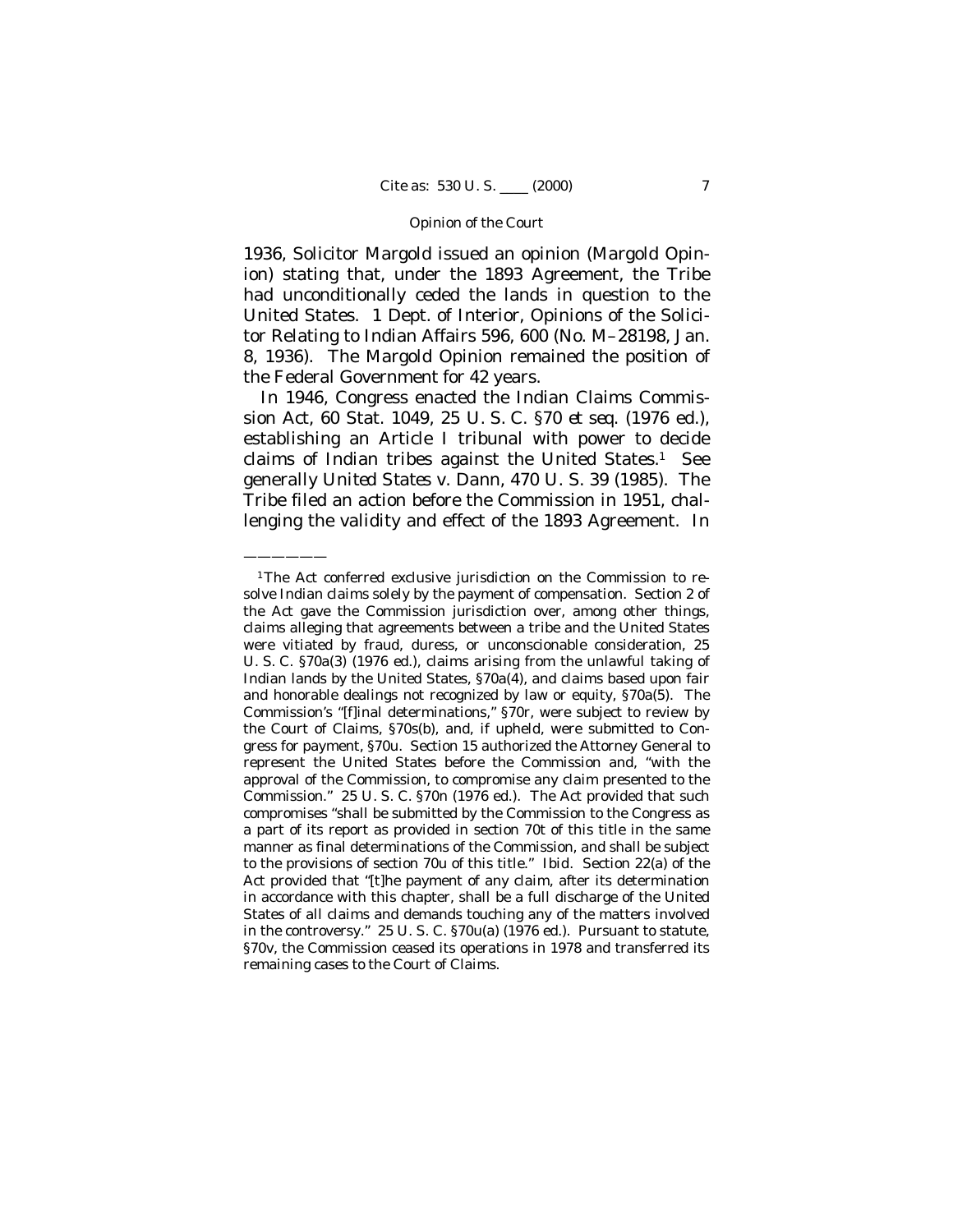#### Opinion of the Court

that action, referred to by the parties as Docket No. 320, the Tribe relied principally on two mutually exclusive grounds for relief. First, the Tribe alleged that the 1893 Agreement was obtained through fraud, coercion, and/or inadequate consideration, rendering it "wholly nugatory." Petition for Loss of Reservation in Docket No. 320 (Ind. Cl. Comm'n.), ¶¶15–16, reprinted in Brief for United States in Support of Exception, pp. 11a–27a. At the very least, contended the Tribe, the United States had failed to perform the obligations enumerated in the 1893 Agreement, rendering the cession void. *Id.,* at ¶31. In either event, the Tribe claimed continuing title to the disputed lands and sought damages essentially for trespass. Alternatively, the Tribe alleged that the 1893 Agreement was contractually valid but constituted an uncompensated taking of tribal lands, an appropriation of lands for unconscionable consideration, and/or a violation of standards of fair and honorable dealing, for which §§2(3)–(5) of the Act authorized recovery. *Id.,* at ¶¶19, 22, 25. According to this theory of recovery, the 1893 Agreement had indeed vested in the United States unconditional title to the disputed lands, and the Tribe sought damages as compensation for that taking. During the more than quartercentury of litigation in Docket No. 320, the Tribe vacillated between these two grounds for relief, sometimes emphasizing one and sometimes the other. See *Quechan Tribe of Fort Yuma Reservation* v. *United States*, 26 Ind. Cl. Comm'n. 15 (1971), reprinted in Brief for United States in Support of Exception, pp. 29a–34a.

The Commission conducted a trial on liability, but stayed further proceedings in 1970 because legislation had been proposed in Congress that would have restored the disputed lands to the Tribe. The legislation was not enacted, and the Commission vacated the stay. In 1976, the Commission transferred the matter to the Court of Claims.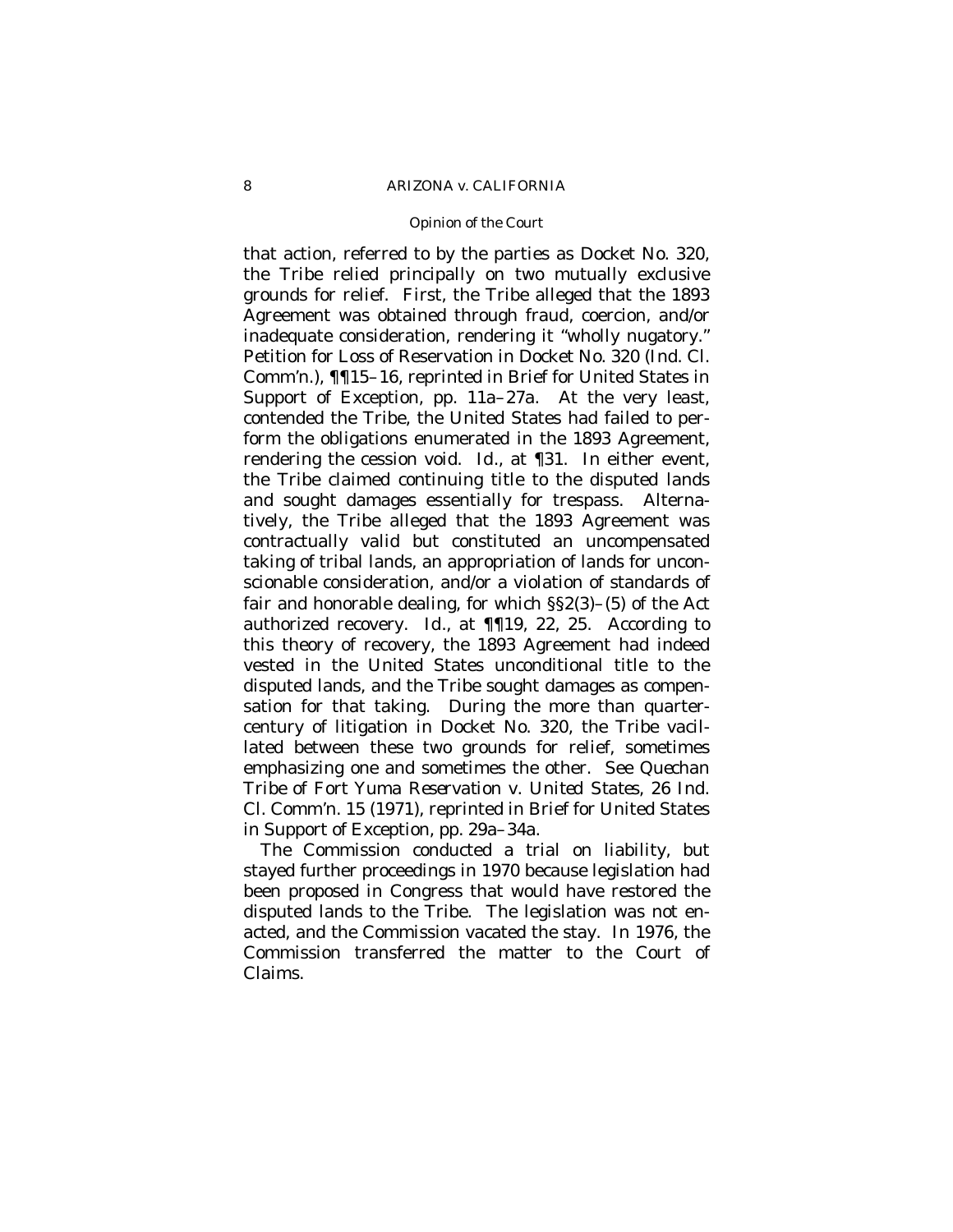In the meantime, the Tribe had asked the Department of the Interior to reconsider its 1936 Margold Opinion regarding the 1893 Agreement. In 1977, Interior Solicitor Scott Austin concluded, in accord with the 1936 opinion, that the 1893 Agreement was valid and that the cession of the disputed lands had been unconditional. Opinion of the Solicitor, No. M–36886 (Jan. 18, 1977), 84 I. D. 1 (1977) (Austin Opinion). It soon became clear both to the Tribe and to interested Members of Congress, however, that the Austin Opinion had provoked controversy within the Department, and, after the election of President Carter, the Department revisited the issue and reversed course. In 1978, without notice to the parties, Solicitor Leo Krulitz issued an opinion concluding that the 1893 Agreement had provided for a conditional cession of the disputed lands, that the conditions had not been met by the United States, and that "[t]itle to the subject property is held by the United States in trust for the Quechan Tribe." Opinion of the Solicitor, No. M–36908 (Dec. 20, 1978), 86 I. D. 3, 22 (1979) (Krulitz Opinion). On December 20, 1978, the Secretary of the Interior issued a Secretarial Order adopting the Krulitz Opinion and confirming the Tribe's entitlement to the disputed lands, with the express exception of certain lands that the United States had acquired pursuant to Act of Congress or had conveyed to third parties.

The 1978 Secretarial Order caused the United States to change its position both in Docket No. 320, which was still pending in the Claims Court, and in the present litigation. Because the Secretarial Order amounted to an admission that the 1893 Agreement had been ineffective to transfer title and that the Tribe enjoyed beneficial ownership of the disputed boundary lands, the United States no longer opposed the Tribe's claim for trespass in Docket No. 320. In the present litigation, the Secretarial Order both prompted the United States to file a water rights claim for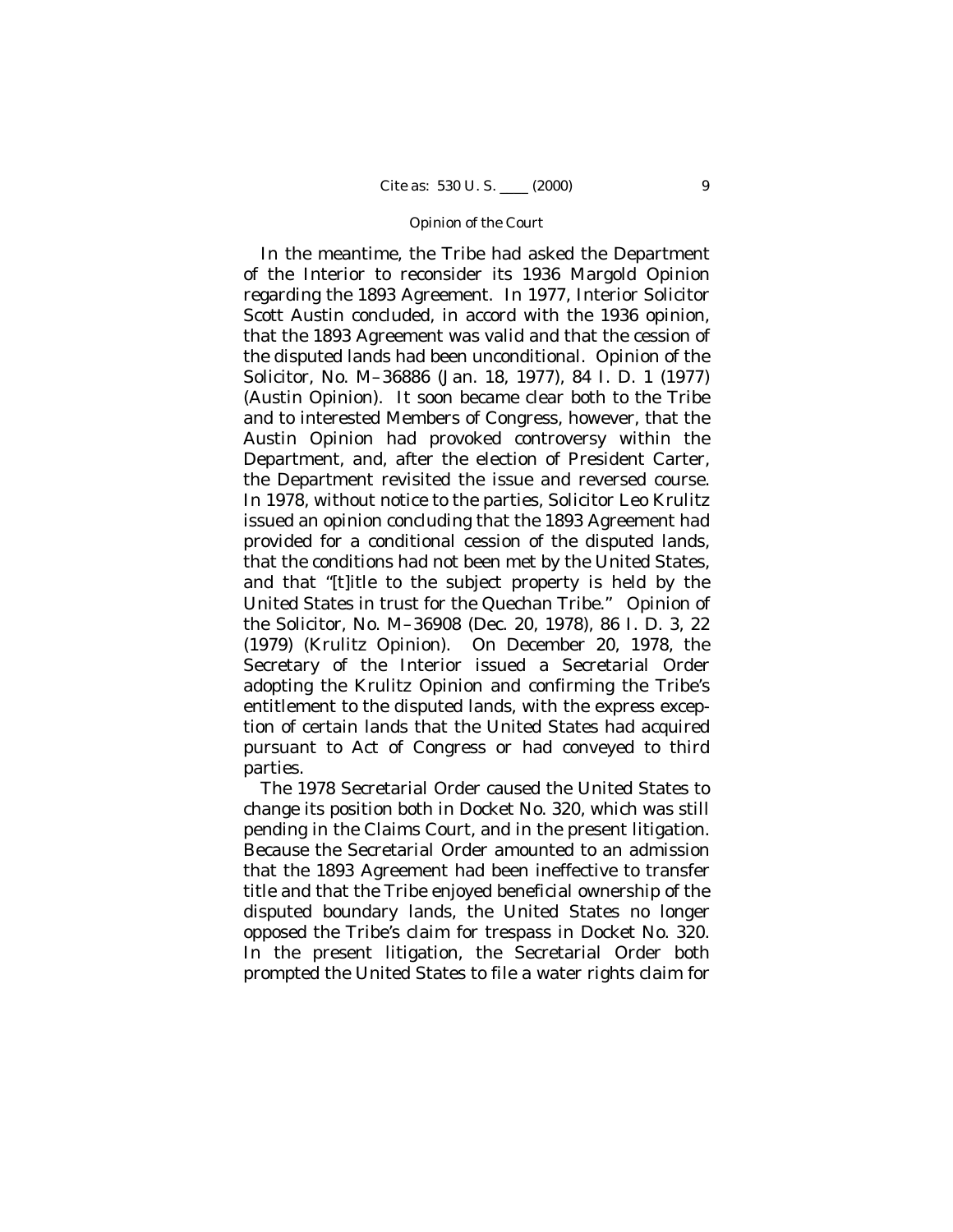#### Opinion of the Court

the affected boundary lands and provided the basis for the Tribe's intervention to assert a similar, albeit larger, water rights claim. See *Arizona II*, 460 U. S., at 632–633. Those water rights claims are the subject of the current proceedings.

In August 1983, a few months after this Court decided in *Arizona II* that the 1978 Secretarial Order did not constitute a final determination of reservation boundaries, see *supra*, at 4, the United States and the Tribe entered into a settlement of Docket No. 320, which the Court of Claims approved and entered as its final judgment. Under the terms of that settlement, the United States agreed to pay the Tribe \$15 million in full satisfaction of "all rights, claims, or demands which plaintiff [*i.e.*, the Tribe] has asserted or could have asserted with respect to the claims in Docket 320." Final Judgment, Docket No. 320 (Aug. 11, 1983). The judgment further provided that "plaintiff shall be barred thereby from asserting any further rights, claims, or demands against the defendant and any future action on the claims encompassed on Docket 320." *Ibid.* The United States and the Tribe also stipulated that the "final judgment is based on a compromise and settlement and shall not be construed as an admission by either party for the purposes of precedent or argument in any other case." *Ibid.* Both the Tribe and the United States continue to recognize the Tribe's entitlement to the disputed boundary lands.

## III

Master McGarr has issued a series of orders culminating in the report and recommendation now before the Court. He has recommended that the Court reject the claims of the United States and the Tribe seeking additional water rights for the Fort Yuma Indian Reservation. The Master rejected the State parties' contention that this Court's *Arizona I* decision precludes the United States and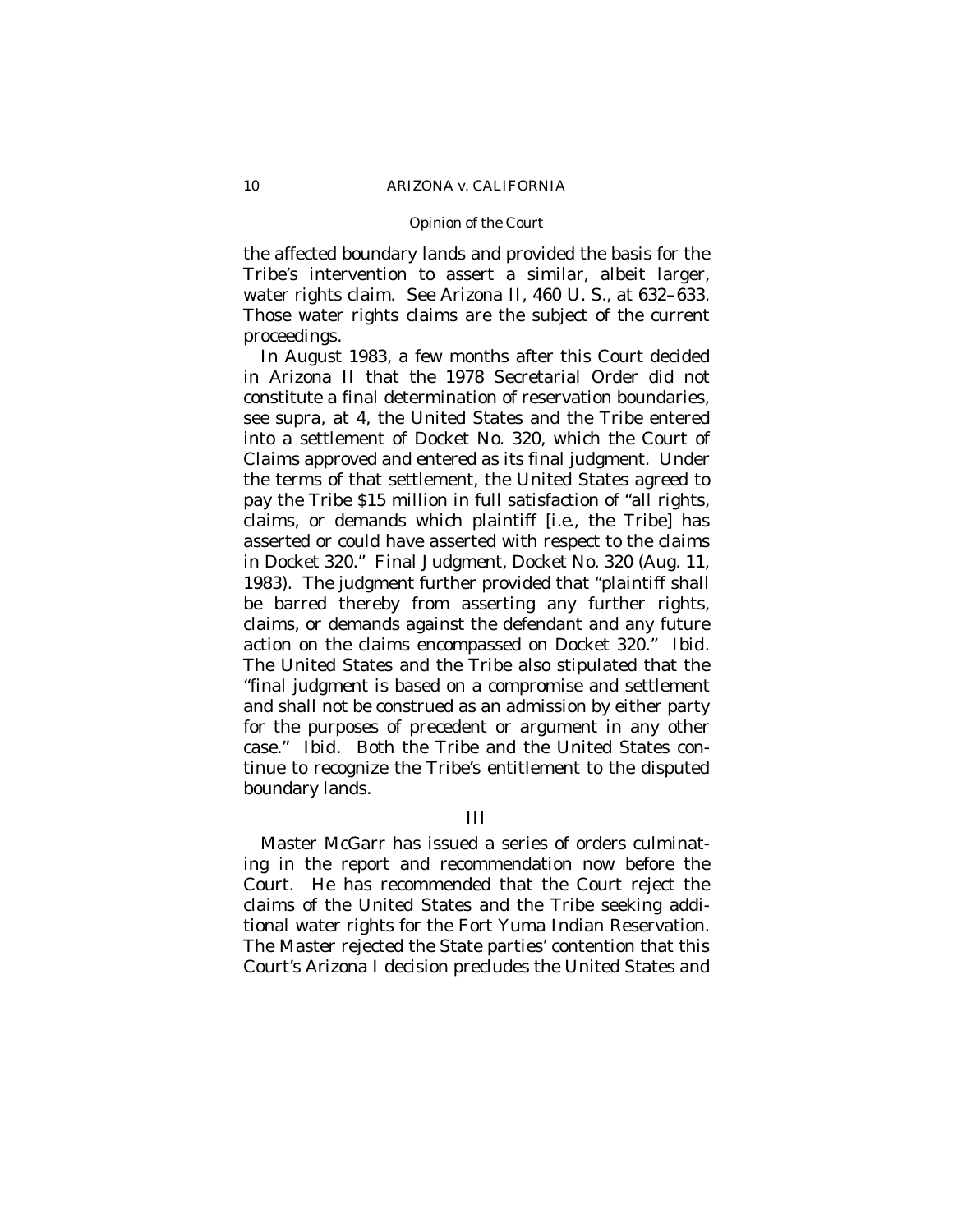the Tribe from seeking water rights for the disputed boundary lands. He concluded, however, that the United States and the Tribe are precluded from pursuing those claims by operation of the 1983 Claims Court consent judgment. The State parties have filed an exception to the first of these preclusion recommendations, and the United States and the Tribe have filed exceptions to the second. In Part III–A, *infra*, we consider the exception filed by the State parties, and in Part III–B we address the exceptions filed by the United States and the Tribe. The Special Master has also recommended that the Court approve the parties' proposed settlements respecting the Fort Mojave and Colorado River Indian Reservations. No party has filed an exception to those recommendations; we address them in Part III–C, *infra*.

## A

The States of Arizona and California, the Coachella Valley Water District, and the Metropolitan Water District of Southern California (State parties) argued before Special Master McGarr, and repeat before this Court, that the water rights claims associated with the disputed boundary lands of the Fort Yuma Reservation are precluded by the finality rationale this Court employed in dismissing the "omitted lands" claims in *Arizona II*. See *supra*, at 4. According to the State parties, the United States could have raised a boundary lands claim for the Fort Yuma Reservation in the *Arizona I* proceedings based on facts known at that time, just as it did for the Fort Mojave and Colorado River Reservations, but deliberately decided not to do so, just as it did with respect to the "omitted lands." In *Arizona II*, this Court rejected the United States' claim for water rights for the "omitted lands," emphasizing that "[c]ertainty of rights is particularly important with respect to water rights in the Western United States" and noting "the strong interest in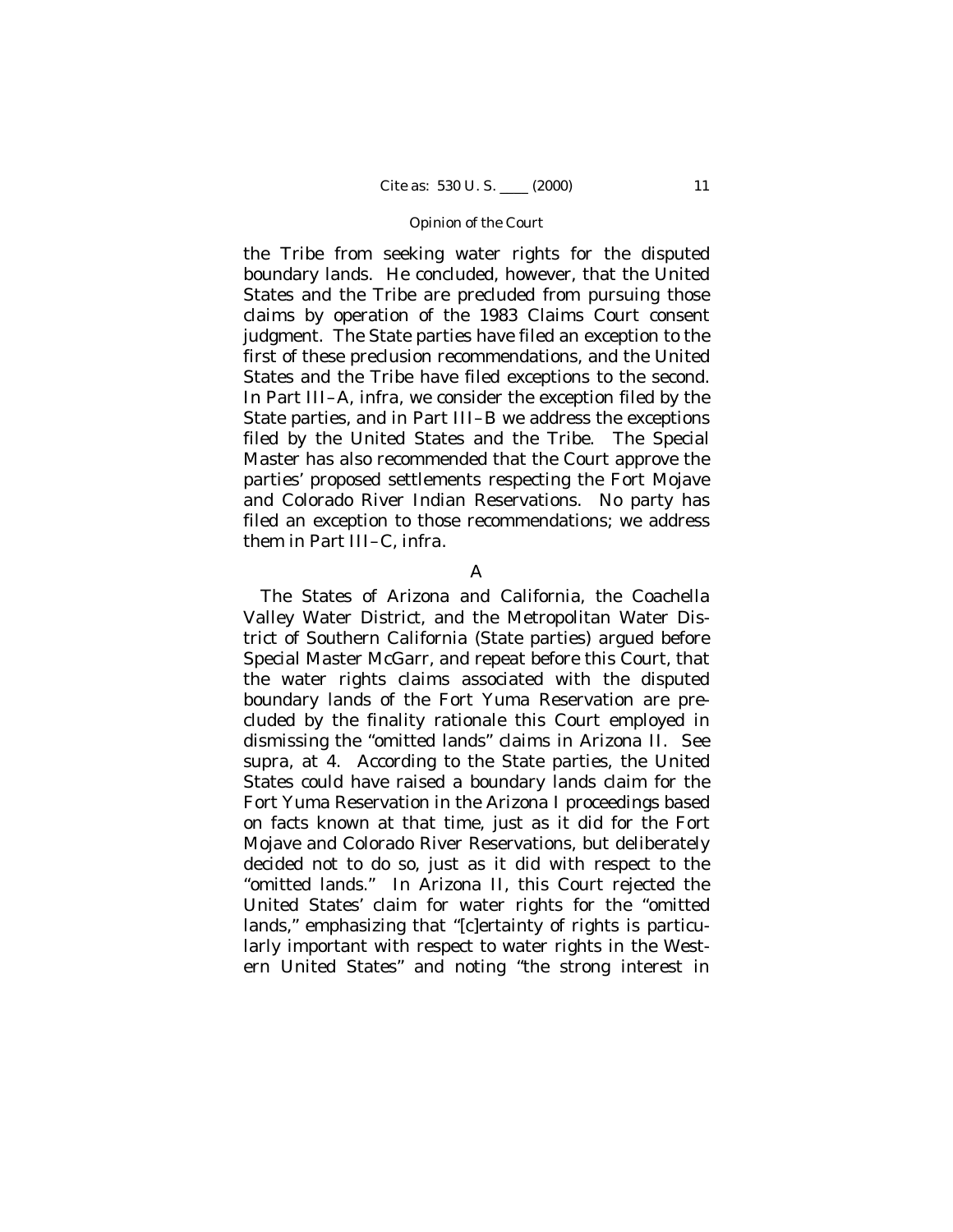finality in this case." 460 U. S., at 620. Observing that the 1964 decree determined "the extent of irrigable acreage within the uncontested boundaries of the reservations," *id.,* at 621, n. 12, the Court refused to reconsider issues "fully and fairly litigated 20 years ago," *id.,* at 621. The Court concomitantly held that the Tribes were bound by the United States' representation of them in *Arizona I*. *Id.,* at 626–627.

The Special Master rejected the State parties' preclusion argument. He brought out first the evident reason why the United States did not assert water rights claims for the Fort Yuma Reservation boundary lands in *Arizona I*. At that point in time, the United States was bound to follow the 1936 Margold Opinion, see *supra*, at 6–7, which maintained that the Tribe had no claim to those lands. "[I]t is clear," the Master stated, "that the later Secretary of the Interior opinion arbitrarily changing [the Margold] decision was a circumstance not known in 1964, thus constituting an exception to the application of the rule of *res adjudicata*." Special Master McGarr Memorandum Opinion and Order No. 4, pp. 6–7 (Sept. 6, 1991). Characterizing the question as "close," the Master went on to conclude that "the Tribe is not precluded from asserting water rights based on boundary land claims on [*sic*] this proceeding, because although the U. S. on behalf of the Tribe failed to assert such claims in the proceeding leading to the 1964 decree, a later and then unknown circumstance bars the application of the doctrine of *res judicata* to this issue." *Id.,* at 7.

While the Special Master correctly recognized the relevance of the Margold Opinion to the litigating stance of the United States, he ultimately relied on an improper ground in rejecting the State parties' preclusion argument. The Department of the Interior's 1978 Secretarial Order recognizing the Tribe's beneficial ownership of the boundary lands, see *supra*, at 9, does not qualify as a "later and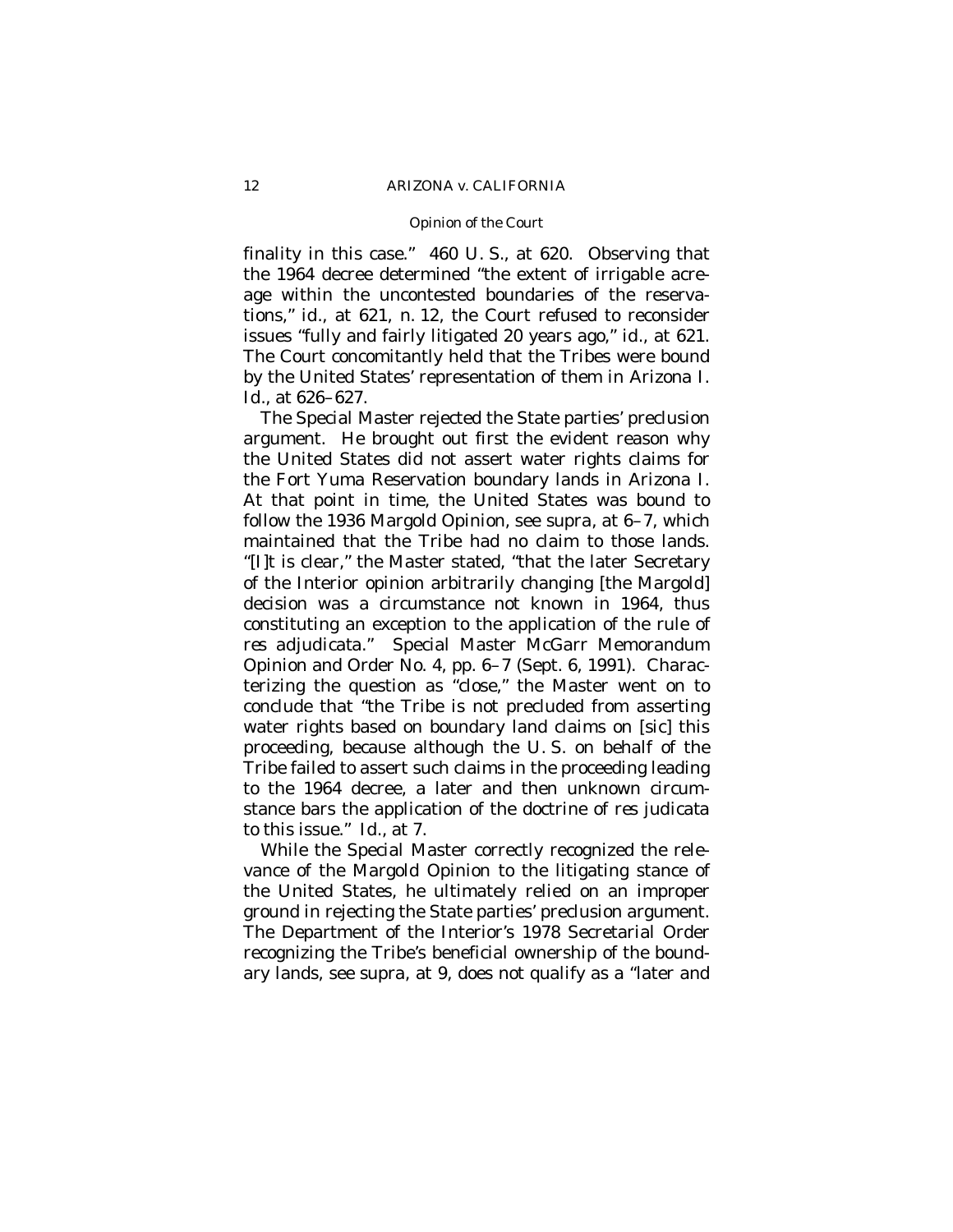then unknown circumstance" that can overcome otherwise applicable preclusion principles. The 1978 Order did not change the underlying facts in dispute; it simply embodied one party's changed view of the import of unchanged facts. Moreover, the Tribe can hardly claim to have been surprised by the Government's shift in assessment of the boundary lands ownership question, for the Tribe had been advocating just such a shift for decades.

The United States and the Tribe, however, urge other grounds on which to reject the State parties' argument regarding the preclusive effect of *Arizona I*. The United States and the Tribe maintain that the preclusion rationale the Court applied to the "omitted lands" in *Arizona II* is not equally applicable to the disputed boundary lands,<sup>2</sup> and that, in any event, the State parties have forfeited their preclusion defense. We agree that the State parties' preclusion defense is inadmissible at this late date, and therefore we do not reach the merits of that plea. The State parties could have raised the defense in 1979 in response to the United States' motion for a supplemental decree granting additional water rights for the Fort Yuma Reservation. The State parties did not do so then, nor did they raise the objection in 1982 when *Arizona II* was briefed and argued.<sup>3</sup> Unaccountably, they raised the

——————

<sup>2</sup>The United States and the Tribe point to the holding in *Arizona I* that Special Master Rifkind had erred in prematurely considering boundary land claims relating to the Fort Mojave and Colorado River Reservations, see 373 U. S., at 601; they contend that consideration of the Fort Yuma Reservation boundaries would have been equally premature. They further stress that in *Arizona II* we held the omitted lands claims precluded because we resisted "reopen[ing] an adjudication . . . to reconsider whether initial factual determinations were correctly made," 460 U. S., at 623–624; in contrast, they maintain, the present claims turn on the validity of the 1893 Agreement and the 1978 Secretarial Order, questions of law not addressed in prior proceedings.

<sup>3</sup>Noting that in *Arizona II* we "encouraged the parties to assert their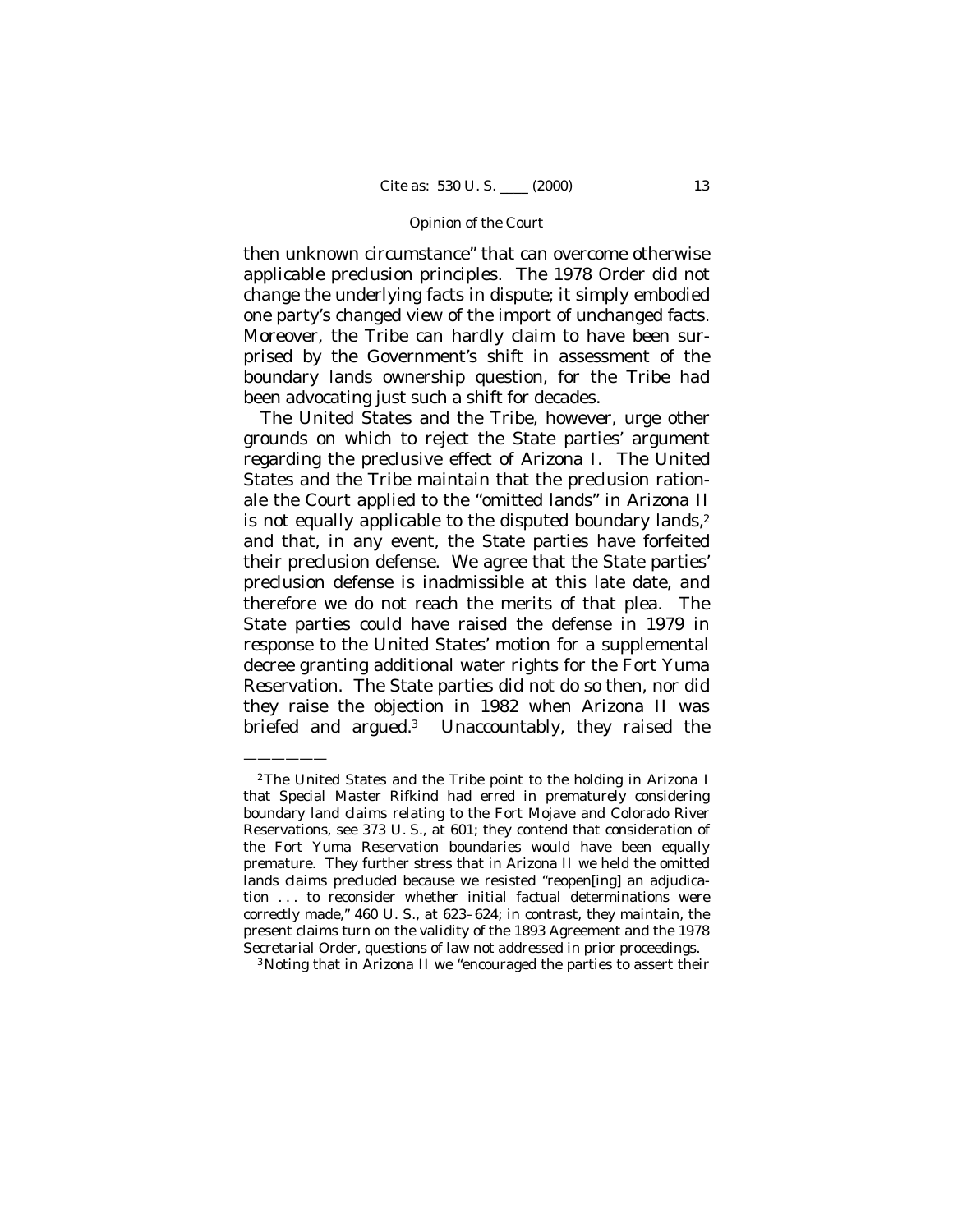preclusion argument for the first time in 1989, when they initiated the current round of proceedings. See Exception and Brief for the State Parties 16; Motion of the State Parties to Reopen Decree in *Arizona* v. *California*, O. T. 1989, No. 8 Orig., p. 6, n. 2. The State parties had every opportunity, and every incentive, to press their current preclusion argument at earlier stages in the litigation, yet failed to do so.<sup>4</sup>

"[W]hile the technical rules of preclusion are not strictly ——————

legal claims and defenses in another forum," the dissent concludes that the Court probably would have declined to resolve the preclusion issue at that stage of the case even had the State parties raised it then. *Post*, at 2. One can only wonder why this should be so. If this Court had held in *Arizona II* that the United States and the Tribe were precluded from litigating their boundary lands claims, it would have been pointless for the Court to encourage pursuit of those claims "in another forum"; further assertion of the claims in any forum would have been barred. In any event, a party generally forfeits an affirmative defense by failing to raise it even if the relevant proceeding is ultimately resolved on other grounds.

<sup>4</sup> The dissent's observation that "the only 'pleadings' in this case were filed in the 1950's," *post*, at 1, is beside the point. The State parties could have properly raised the preclusion defense as early as February 1979, in their response to the United States' motion for modification of the decree, yet did not do so. See Response of the States of Arizona, California, and Nevada and the Other California Defendants to the Motion of the United States for Modification of Decree, O.T. 1978, No. 8 Orig. Alternatively, it was open to the State parties to seek leave to file a supplemental pleading "setting forth . . . occurrences or events which have happened since the date of the pleading sought to be amended." Fed. R. Civ. Proc. 15(d). In such a supplemental pleading, and in compliance with Rule 8(c), the preclusion defense could have been raised. No such supplemental pleading was ever presented, and by 1989 a reasonable time to do so had surely expired.

The State parties' tardiness in raising their preclusion defense is hard to account for, while the United States' decision not to assert claims for the disputed boundary lands until 1978 can at least be explained by the continued vitality of the Margold Opinion, see *supra*, at 9–10. It is puzzling that the dissent should go to such lengths to excuse the former delay while relentlessly condemning the latter.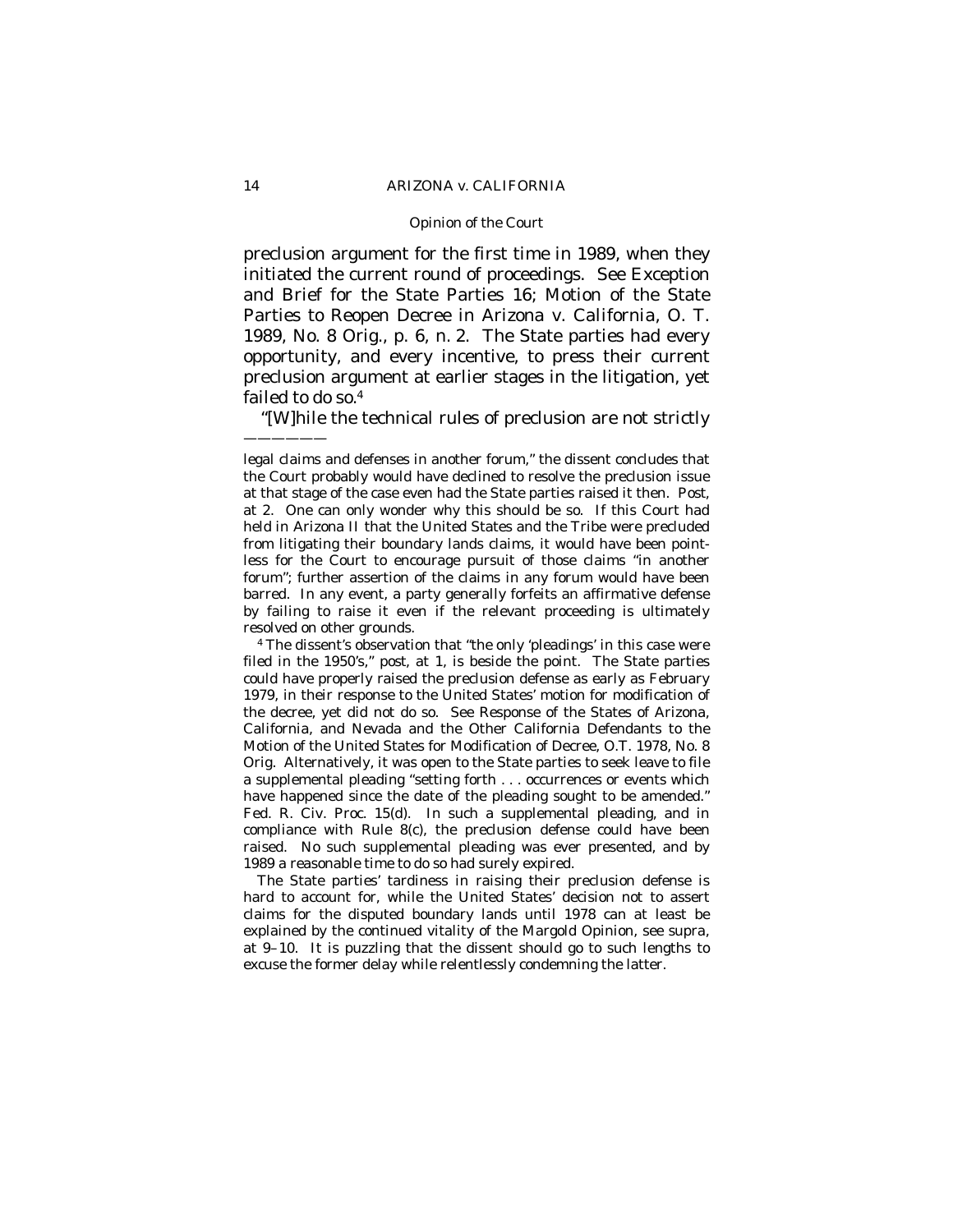applicable [in the context of a single ongoing original action], the principles upon which these rules are founded should inform our decision." *Arizona II*, 460 U. S., at 619. Those principles rank res judicata an affirmative defense ordinarily lost if not timely raised. See Fed. Rule Civ. Proc. 8(c). Counsel for the State parties conceded at oral argument that "no preclusion argument was made with respect to boundary lands" in the proceedings leading up to *Arizona II*, and that "after this Court's decision in *Arizona II* and after the Court's later decision in [*Nevada* v. *United States*, 463 U. S. 110 (1983)], the light finally dawned on the State parties that there was a valid preclusion— or *res judicata* argument here with respect to Fort Yuma." Tr. of Oral Arg. 46–47. We disapprove the notion that a party may wake up because a "light finally dawned," years after the first opportunity to raise a defense, and effectively raise it so long as the party was (though no fault of anyone else) in the dark until its late awakening.

The State parties assert that our prior pronouncements in this case have expressly recognized the possibility that future boundary lands claims for the Fort Yuma Reservation might be precluded. If anything, the contrary is true. Nothing in the *Arizona II* decision hints that the Court believed the boundary lands issue might ultimately be held precluded. Rather, the Court expressly found it "*necessary* to decide whether any or all of these boundary disputes have been 'finally determined' within the meaning of Article II(D)(5)  $\dots$  ." 460 U.S., at 631 (emphasis added). That *Arizona II* contains no discussion of preclusion with respect to the disputed lands is hardly surprising, given that the State parties neglected to raise that issue until six years later.

The Court did note in *Arizona II* that in the district court proceedings the United States had asserted defenses based on "lack of standing, the absence of indispensable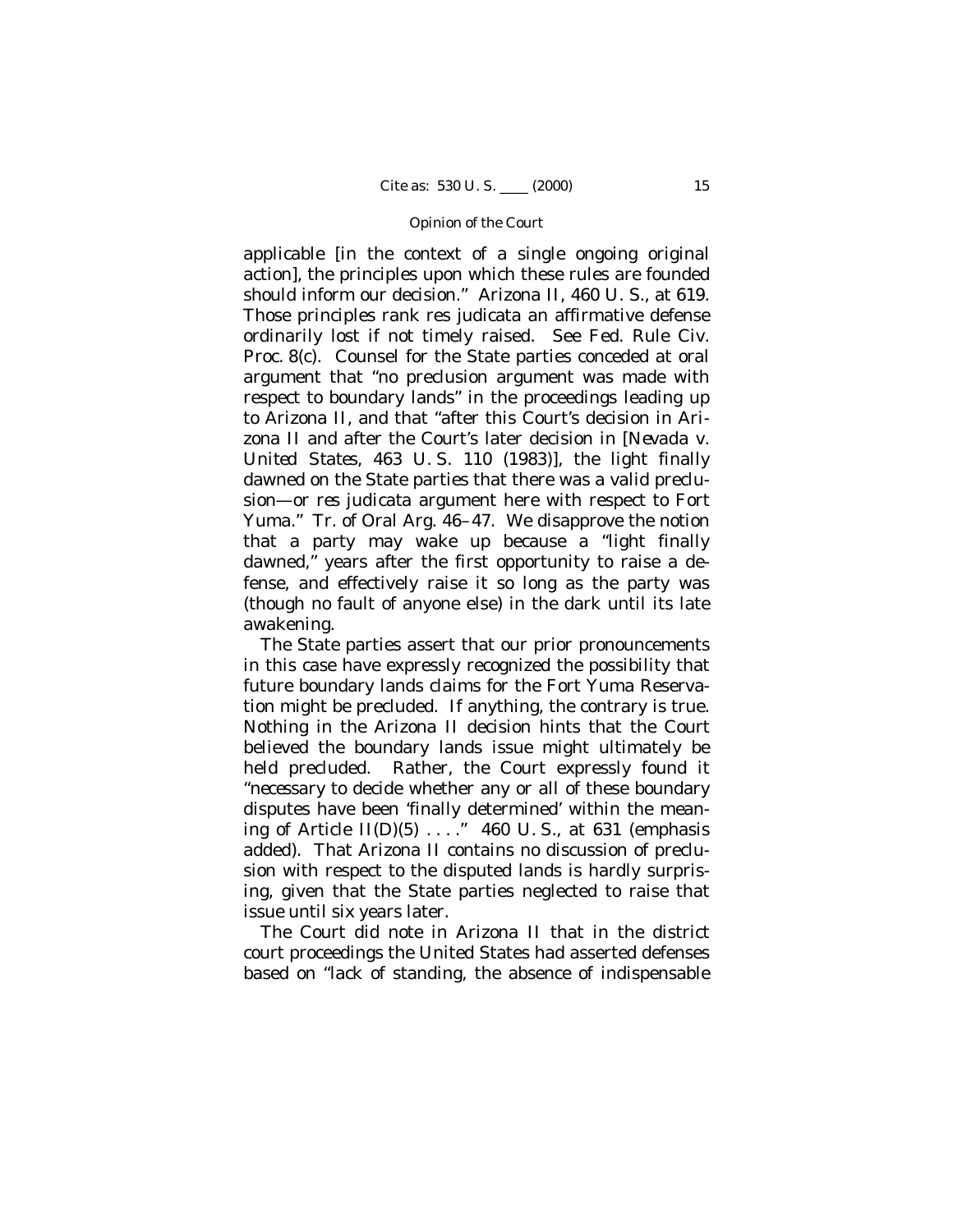#### Opinion of the Court

parties, sovereign immunity and the applicable statute of limitations," and added that "[t]here will be time enough, if any of *these grounds for dismissal* are sustained and not overturned on appellate review, to determine whether the boundary issues foreclosed by such [lower court] action are *nevertheless* open for litigation in this Court." 460 U. S., at 638 (emphasis added). This passage, however, is most sensibly read to convey that the defenses just mentioned standing, indispensable parties, sovereign immunity, and the statute of limitations— would not necessarily affect renewed litigation in this Court. The passage contains no acknowledgment, express or implied, of a lurking preclusion issue stemming from our *Arizona I* disposition.

Moreover, and of large significance, the 1979 and 1984 supplemental decrees anticipated that the disputed boundary issues for all five reservations, including the Fort Yuma Reservation, would be "finally determined" in some forum, not by preclusion but on the merits. See 1984 Supplemental Decree, Art. II(D)(5), *Arizona* v. *California*, 466 U. S., at 145 (Water rights for all five reservations "shall be subject to appropriate adjustments by agreement or decree of this Court in the event that the boundaries of the respective reservations are finally determined."); 1979 Supplemental Decree, Art. II(D)(5), *Arizona* v. *California*, 439 U. S., at 421 (same).

The State parties themselves stipulated to the terms of the supplemental decree we entered in 1979. They also appear to have litigated the *Arizona II* proceedings on the understanding that the boundary disputes should be resolved on the merits. See *Arizona II*, 460 U. S., at 634 ("[The State parties] argued . . . that the boundary controversies were ripe for judicial review, and they urged the Special Master to receive evidence, hear legal arguments, and resolve each of the boundary disputes, but only for the limited purpose of establishing additional Indian water rights, if any."); Report of Special Master Tuttle, O. T.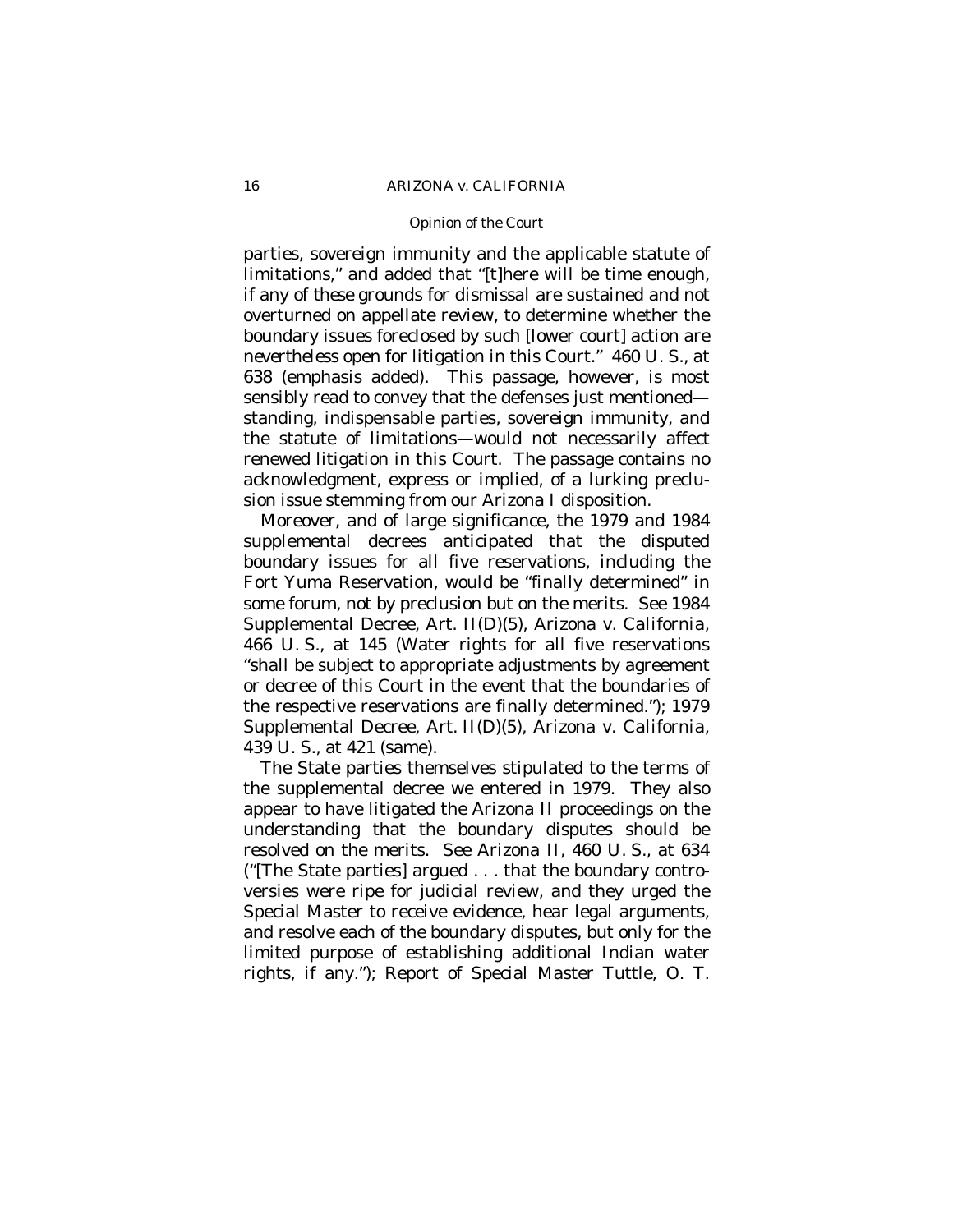1981, No. 8 Orig., p. 57 (describing the State parties' contention "that the boundaries [of all five Reservations] have not been finally determined and that I should make a de novo determination of the boundaries for recommendation to the Court"). As late as 1988, the State parties asked the Court to appoint a new Special Master and direct him "to conclude his review of the boundary issues as expeditiously as possible and to submit a recommended decision to the Court." Brief for Petitioners in *California* v. *United States*, O. T. 1987, No. 87–1165, p. 49.

Finally, the State parties argue that even if they earlier failed to raise the preclusion defense, this Court should raise it now *sua sponte*. Judicial initiative of this sort might be appropriate in special circumstances. Most notably, "if a court is on notice that it has previously decided the issue presented, the court may dismiss the action *sua sponte*, even though the defense has not been raised. This result is fully consistent with the policies underlying res judicata: it is not based solely on the defendant's interest in avoiding the burdens of twice defending a suit, but is also based on the avoidance of unnecessary judicial waste." *United States* v. *Sioux Nation,* 448 U. S. 371, 432 (1980) (REHNQUIST, J., dissenting) (citations omitted). That special circumstance is not present here: While the State parties contend that the Fort Yuma boundary dispute could have been decided in *Arizona I*, this Court plainly has not "previously decided the issue presented." Therefore we do not face the prospect of redoing a matter once decided. Where no judicial resources have been spent on the resolution of a question, trial courts must be cautious about raising a preclusion bar *sua sponte*, thereby eroding the principle of party presentation so basic to our system of adiudication.

In view of the State parties' failure to raise the preclusion argument earlier in the litigation, despite ample opportunity and cause to do so, we hold that the claims of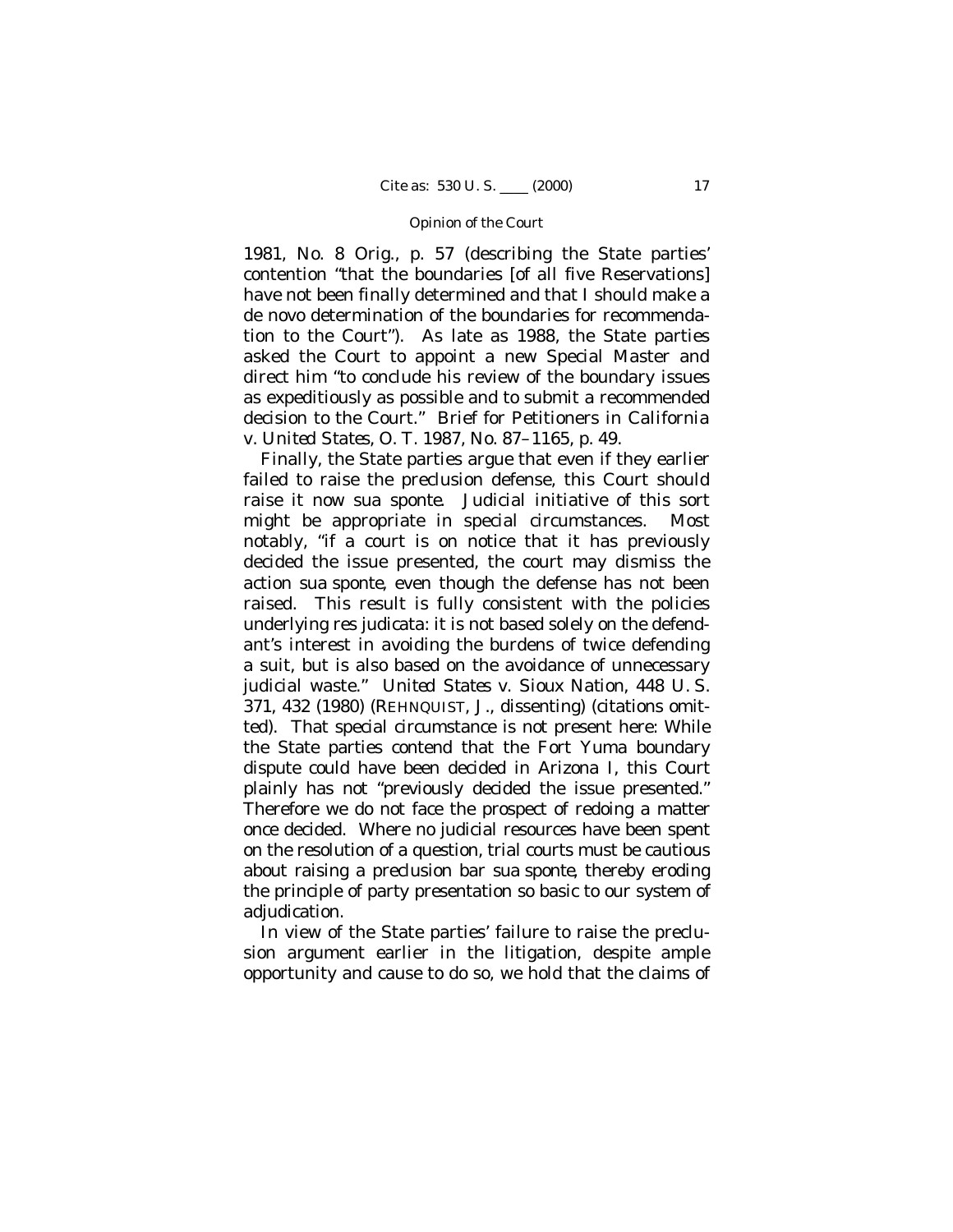the United States and the Tribe to increased water rights for the disputed boundary lands of the Fort Yuma Reservation are not foreclosed by our decision in *Arizona I*.

B

The State parties also assert that the instant water rights claims are precluded by the 1983 consent judgment in the Claims Court proceeding, Docket No. 320. Special Master McGarr agreed, noting the consent judgment's declaration that the Tribe would "be barred thereby from asserting any further rights, claims or demands against the defendant and any future action encompassed on docket no. 320." See Special Master McGarr Memorandum Opinion and Order No. 4, pp. 9–10 (Sept. 6, 1991). On reconsideration, the Special Master provided a fuller account of his recommendation. The settlement, he concluded, had extinguished the Tribe's claim to title in the disputed boundary lands, vesting that title in the United States against all the world: "The only viable basis for a damage or trespass claim [in Docket No. 320] was that the 1893 taking was illegal and that title therefore remained with the Tribe. When the Tribe accepted money in settlement of this claim, it relinquished its claim to title." *Id.*, No. 7, p. 5 (May 5, 1992). See also *id*., No. 13, p. 3 (Apr. 13, 1993) ("[T]he relinquishment of all future claims regarding the subject matter of Docket No. 320 in exchange for a sum of money extinguished the Tribe's title in the subject lands . . . ."). Because the settlement extinguished the Tribe's title to the disputed boundary lands, the Master reasoned, the United States and the Tribe cannot now seek additional water rights based on the Tribe's purported beneficial ownership of those lands.

Under standard preclusion doctrine, the Master's recommendation cannot be sustained. As already noted, the express terms of the consent judgment in Docket No. 320 barred the Tribe and the United States from asserting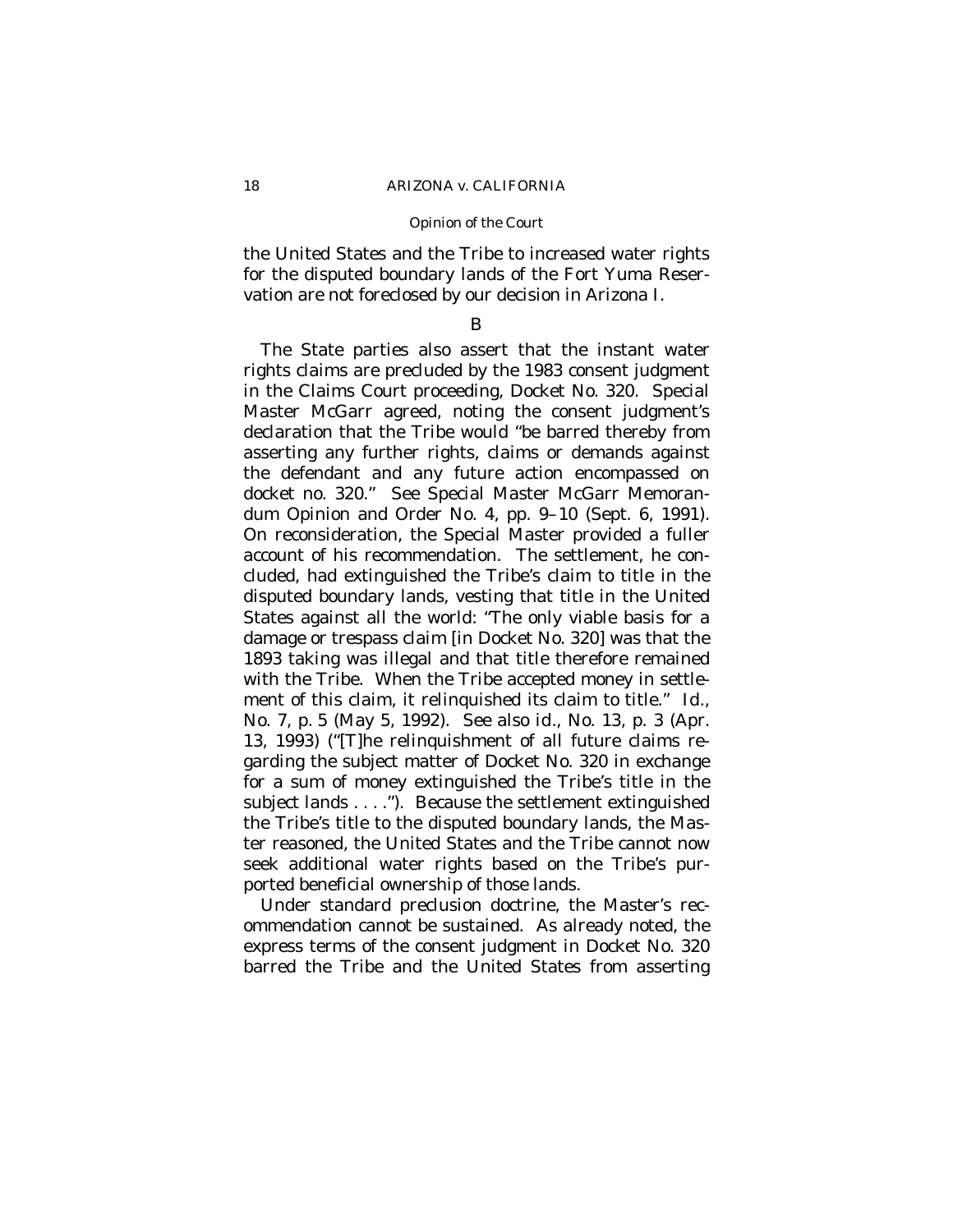against each other any claim or defense they raised or could have raised in that action. See *supra*, at 10. As between the parties to Docket No. 320, then, the settlement indeed had, and was intended to have, *claimpreclusive* effect— a matter the United States and the Tribe readily concede. Exception and Brief for the United States 36; Exception and Brief for the Quechan Indian Tribe 20. But settlements ordinarily occasion no *issue preclusion* (sometimes called collateral estoppel), unless it is clear, as it is not here, that the parties intend their agreement to have such an effect. "In most circumstances, it is recognized that consent agreements ordinarily are intended to preclude any further litigation on the claim presented but are not intended to preclude further litigation on any of the issues presented. Thus consent judgments ordinarily support claim preclusion but not issue preclusion." 18 C. Wright, A. Miller, & E. Cooper, Federal Practice and Procedure §4443, p. 384–385 (1981). This differentiation is grounded in basic res judicata doctrine. It is the general rule that issue preclusion attaches only "[w]hen an issue of fact or law is actually litigated and determined by a valid and final judgment, and the determination is essential to the judgment." Restatement (Second) of Judgments §27, p. 250 (1982). "In the case of a judgment entered by confession, consent, or default, none of the issues is actually litigated. Therefore, the rule of this Section [describing issue preclusion's domain] does not apply with respect to any issue in a subsequent action." *Id.,* comment *e*, p. 257.

This Court's decision in *United States* v. *International Building Co.,* 345 U. S. 502 (1953), is illustrative. In 1942, the Commissioner of Internal Revenue assessed deficiencies against a taxpayer for the taxable years 1933, 1938, and 1939, alleging that the taxpayer had claimed an excessive basis for depreciation. *Id.,* at 503. After the taxpayer filed for bankruptcy, however, the Commissioner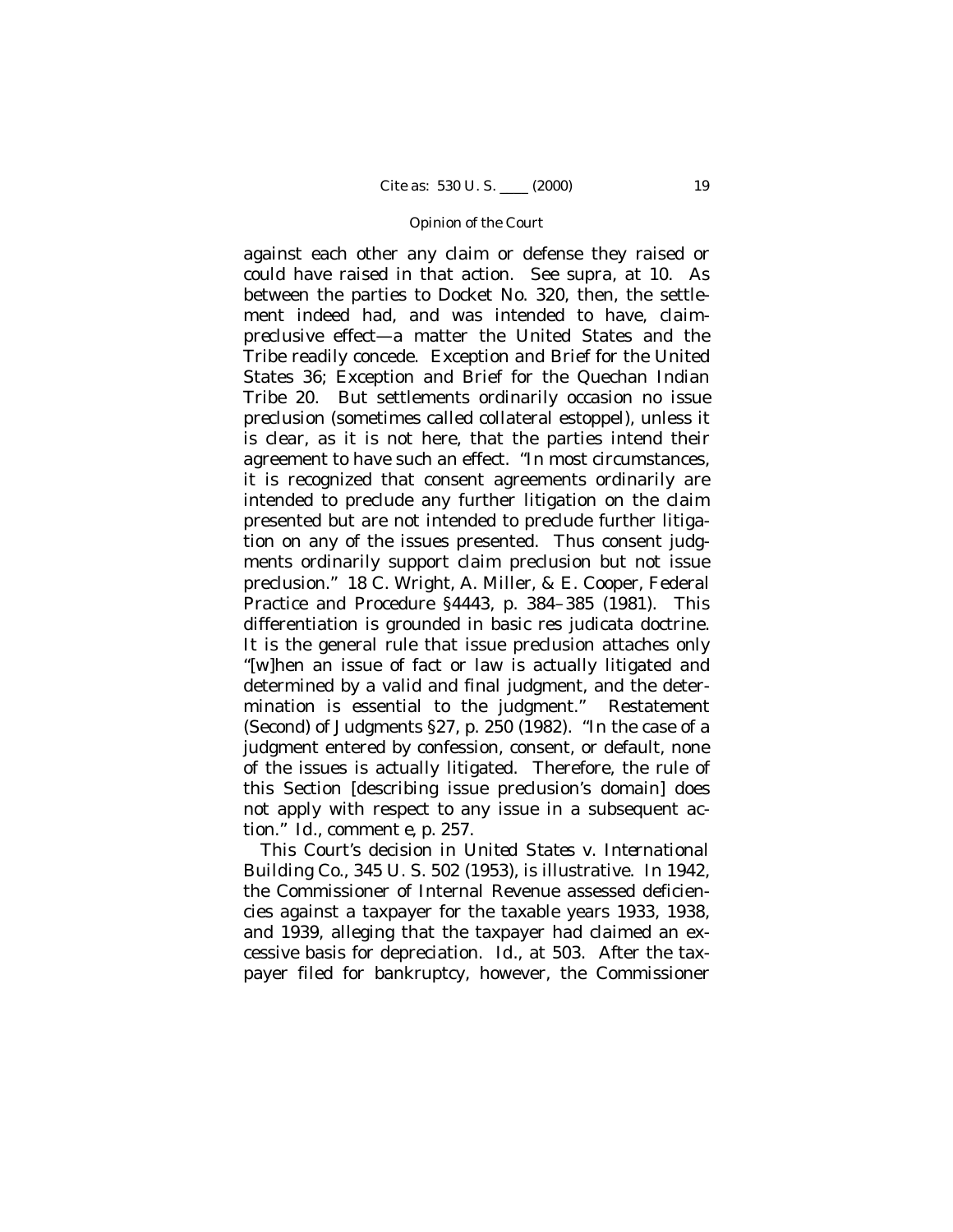#### Opinion of the Court

and the taxpayer filed stipulations in the pending Tax Court proceedings stating that there was no deficiency for the taxable years in question, and the Tax Court entered a formal decision to that effect. *Id.,* at 503–504. In 1948, the Commissioner assessed deficiencies for the years 1943, 1944, and 1945, and the taxpayer defended on the ground that the earlier Tax Court decision was preclusive on the issue of the correct basis for depreciation. We disagreed, holding that the Tax Court decision, entered pursuant to the parties' stipulations, did not accomplish an "estoppel by judgment," *i.e.*, it had no issue-preclusive effect:

"We conclude that the decisions entered by the Tax Court for the years 1933, 1938, and 1939 were only a *pro forma* acceptance by the Tax Court of an agreement between the parties to settle their controversy for reasons undisclosed . . . . Perhaps, as the Court of Appeals inferred, the parties did agree on the basis for depreciation. Perhaps the settlement was made for a different reason, for some exigency arising out of the bankruptcy proceeding. As the case reaches us, we are unable to tell whether the agreement of the parties was based on the merits or on some collateral consideration. Certainly the judgments entered are *res judicata* of the tax claims for the years 1933, 1938, and 1939, whether or not the basis of the agreements on which they rest reached the merits . . . . Estoppel by judgment includes matters in a second proceeding which were actually presented and determined in an earlier suit. A judgment entered with the consent of the parties may involve a determination of questions of fact and law by the court. But unless a showing is made that that was the case, the judgment has no greater dignity, so far as collateral estoppel is concerned, than any judgment entered only as a compromise of the parties." *Id.,* at 505– 506 (citations omitted).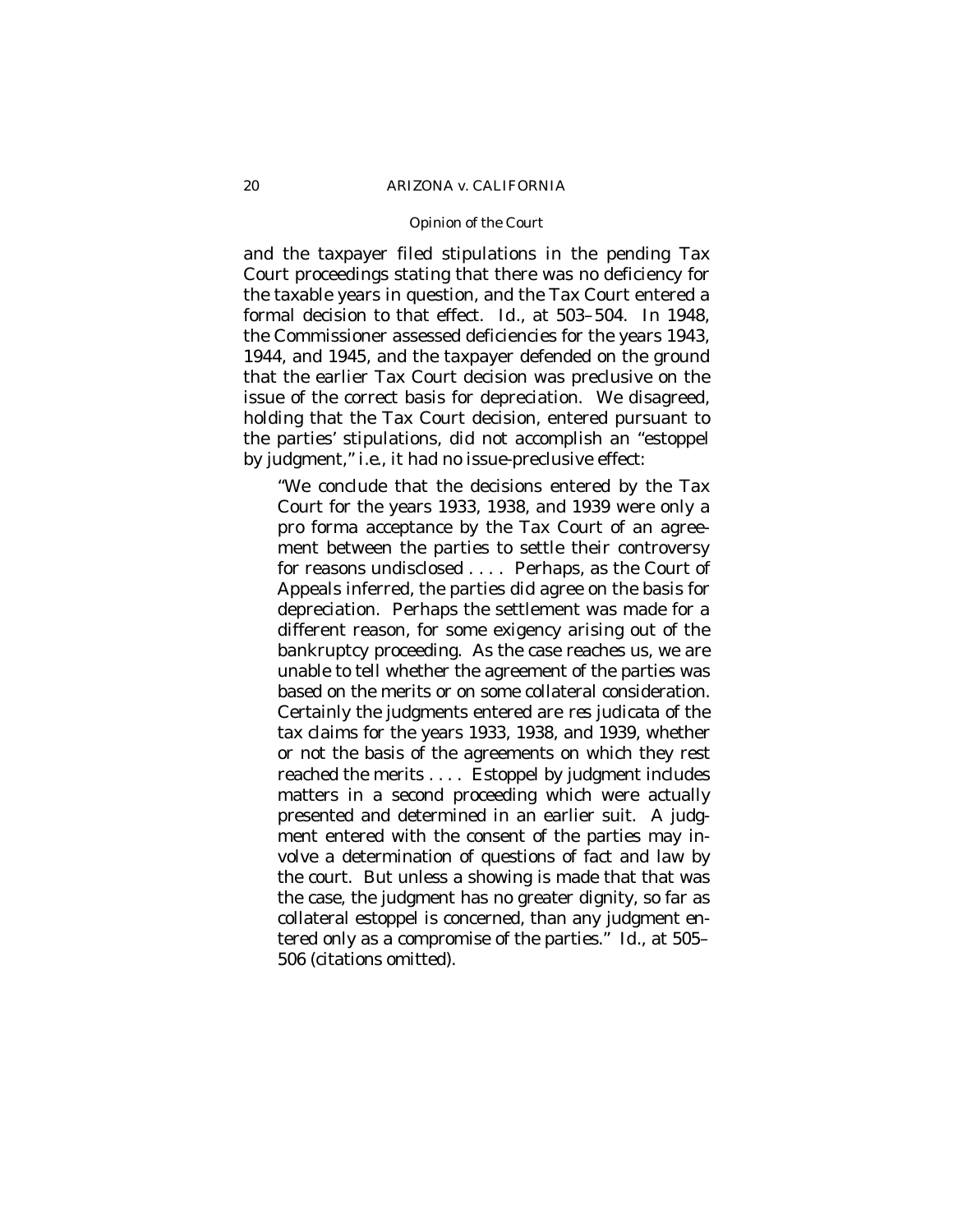The State parties, perhaps recognizing the infirmity of their argument as a matter of standard preclusion doctrine, assert that common-law principles of issue preclusion do not apply in the special context of Indian land claims. Instead, they argue, §22 of the Indian Claims Commission Act created a special regime of "statutory preclusion."<sup>5</sup> According to the State parties, the payment of a Commission judgment for claims to aboriginal or trust lands automatically and universally extinguishes title to the Indian lands upon which the claim is based and creates a statutory bar to further assertion of claims against either the United States or third parties based on the extinguished title. The State parties point to several decisions of the Ninth Circuit in support of this contention. See Reply Brief for State Parties 17 (citing *United States* v. *Pend Oreille Pub. Util. Dist. No. 1*, 926 F. 2d 1502 (CA9 1991)); *id.,* at 15 (citing *United States* v. *Dann*, 873 F. 2d 1189 (CA9 1989)); *id.,* at 11 (citing *United States* v. *Gemmill*, 535 F. 2d 1145 (CA9 1976)).

We need not decide whether, in the distinctive context of the Indian Claims Commission Act, some consent judgments might bar a tribe from asserting title even in dis-

#### ——————

<sup>5</sup>Section 22 provided:

"(a) When the report of the Commission determining any claimant to be entitled to recover has been filed with Congress, such report shall have the effect of a final judgment of the Court of Claims, and there is authorized to be appropriated such sums as are necessary to pay the final determination of the Commission.

"The payment of any claim, after its determination in accordance with this chapter, shall be a full discharge of the United States of all claims and demands touching any of the matters involved in the controversy.

"(b) A final determination against a claimant made and reported in accordance with this chapter shall forever bar any further claim or demand against the United States arising out of the matter involved in the controversy." 25 U. S. C. §70u (1976 ed.).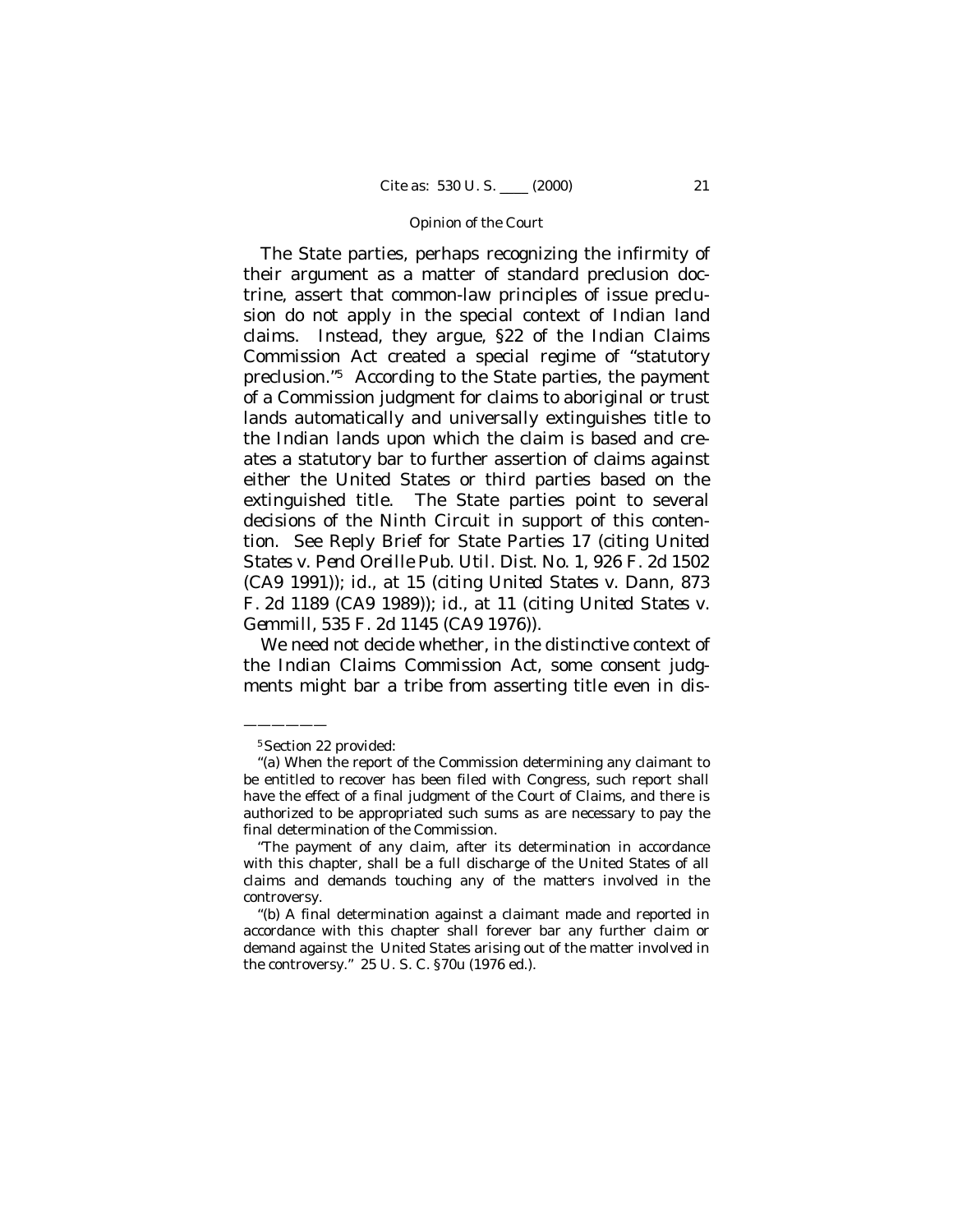#### Opinion of the Court

crete litigation against third parties, for the 1983 settlement of Docket No. 320 plainly could not qualify as such a judgment. Not only was the issue of ownership of the disputed boundary lands not actually litigated and decided in Docket No. 320, but, most notably, the Tribe proceeded on alternative and mutually exclusive theories of recovery. Had the case proceeded to final judgment upon trial, the Tribe might have won damages for a taking, indicating that title was in the United States. Alternatively, however, the Tribe might have obtained damages for trespass, indicating that title remained in the Tribe. The consent judgment embraced all of the Tribe's claims. There was no election by the Tribe of one theory over the other, nor was any such election required to gain approval for the consent judgment. The Special Master's assumption that the settlement necessarily and universally relinquished the Tribe's claim to title was thus unwarranted. Certainly, if the \$15 million payment constituted a discharge of the Tribe's trespass claim, it would make scant sense to say that the acceptance of the payment extinguished the Tribe's title. In contrast, the Ninth Circuit cases cited by the State parties (the correctness of which we do not address) all involved Indian Claims Commission Act petitions in which tribes claimed no continuing title, choosing instead to seek compensation from the United States for the taking of their lands. See, *e.g., Pend Oreille*, 926 F. 2d, at 1507–1508; *Dann*, 873 F. 2d, at 1192, 1194; *Gemmill*, 535 F. 2d, at 1149, and n. 6.

The United States invites us to look behind the consent judgment in Docket No. 320 at presettlement stipulations and memoranda purportedly demonstrating that the judgment was grounded on the parties' shared view, after the 1978 Secretarial Order, that the disputed lands belong to the Tribe. We need not accept the Government's invitation. On the matter of issue preclusion, it suffices to observe that the settlement was ambiguous as between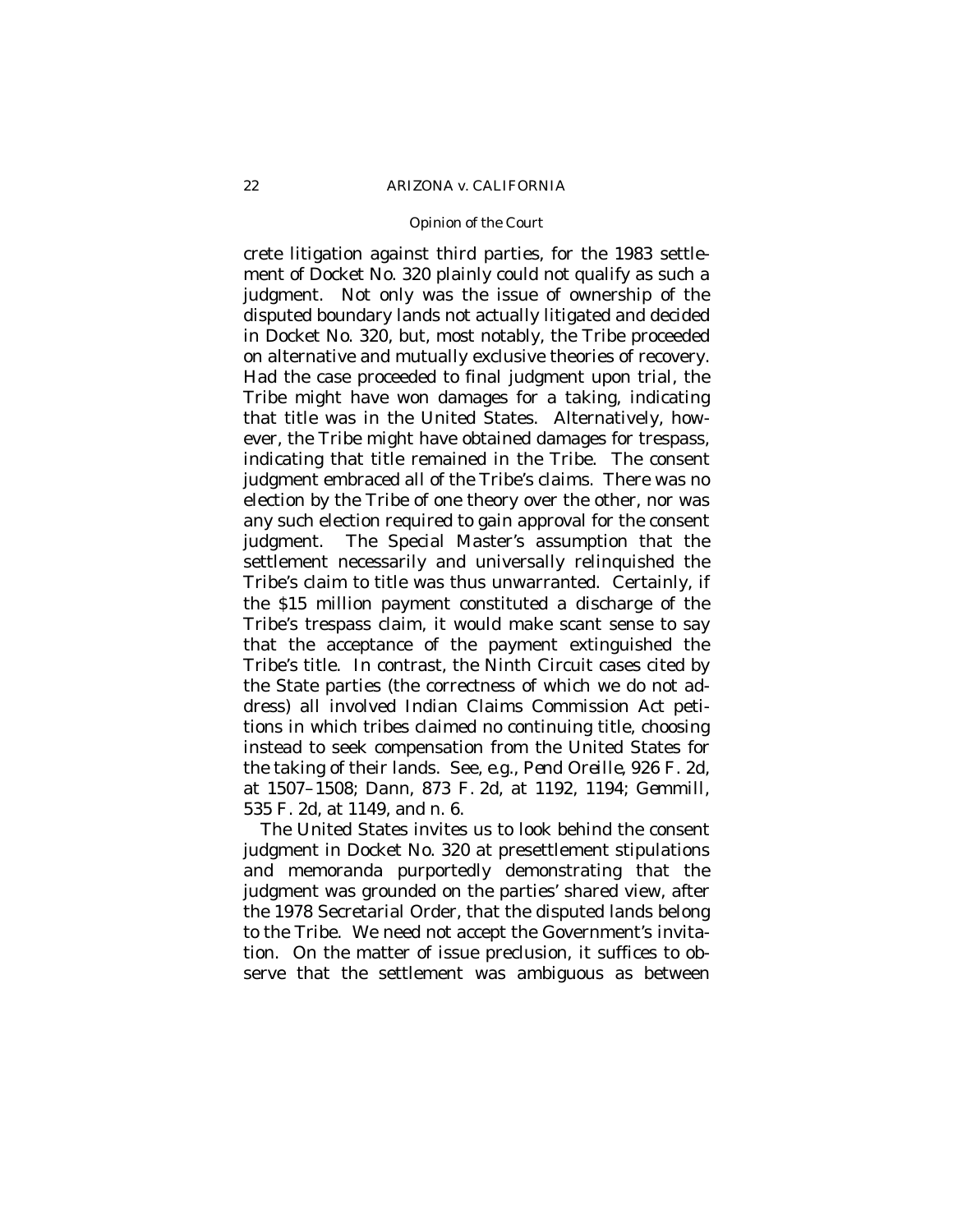mutually exclusive theories of recovery. Like the Tax Court settlement in *International Building Co.*, then, the consent judgment in the Tribe's Claims Court action is too opaque to serve as a foundation for issue preclusion. Accordingly, we hold that the claims of the United States and the Tribe to increased water rights for the disputed boundary lands of the Fort Yuma Reservation are not precluded by the consent judgment in Docket No. 320.

# C

The Special Master has recommended that the Court approve the parties' proposed settlement of the dispute respecting the Fort Mojave Reservation. The claim to additional water for the Fort Mojave Reservation arises out of a dispute over the accuracy of a survey of the socalled Hay and Wood Reserve portion of the Reservation. See *Arizona II*, 460 U. S., at 631–632. The parties agreed to resolve the matter through an accord that (1) specifies the location of the disputed boundary; (2) preserves the claims of the parties regarding title to and jurisdiction over the bed of the last natural course of the Colorado River within the agreed-upon boundary; (3) awards the Tribe the lesser of an additional 3,022 acre-feet of water or enough water to supply the needs of 468 acres; (4) precludes the United States and the Tribe from claiming additional water rights from the Colorado River for lands within the Hay and Wood Reserve; and (5) disclaims any intent to affect any private claims to title to or jurisdiction over any lands. See McGarr Report 8–9. We accept the Master's uncontested recommendation and approve the proposed settlement.

The Master has also recommended that the Court approve the parties' proposed settlement of the dispute respecting the Colorado River Indian Reservation. The claim to additional water for that reservation stems principally from a dispute over whether the reservation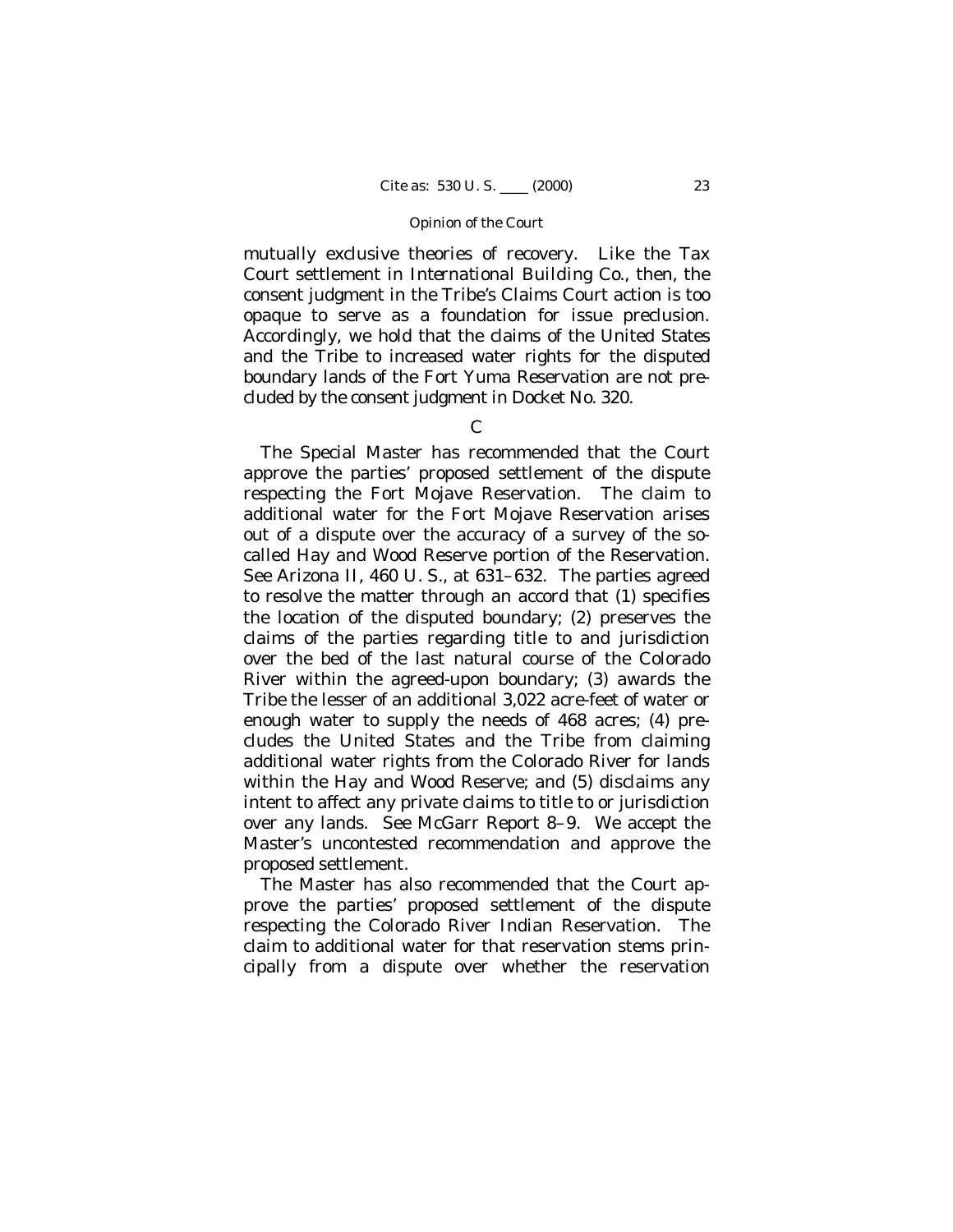#### Opinion of the Court

boundary is the ambulatory west bank of the Colorado River or a fixed line representing a past location of the River. See *Arizona II*, 460 U. S., at 631. The parties agreed to resolve the matter through an accord that (1) awards the Tribes the lesser of an additional 2,100 acrefeet of water or enough water to irrigate 315 acres; (2) precludes the United States or the Tribe from seeking additional reserved water rights from the Colorado River for lands in California; (3) embodies the parties' intent not to adjudicate in these proceedings the correct location of the disputed boundary; (4) preserves the competing claims of the parties to title to or jurisdiction over the bed of the Colorado River within the reservation; and (5) provides that the agreement will become effective only if the Master and the Court approve the settlement. See McGarr Report 9–10. The Master expressed concern that the settlement does not resolve the location of the disputed boundary, but recognized that it did achieve the ultimate aim of determining water rights associated with the disputed boundary lands. *Id.,* at 10–12, 13–14. We again accept the Master's recommendation and approve the proposed settlement.<sup>6</sup>

#### ——————

<sup>6</sup>A group called the West Bank Homeowners Association has filed a brief *amicus curiae* objecting to the proposed settlement of water rights claims respecting the Colorado River Indian Reservation. The Association represents some 650 families who lease property from the United States within the current boundaries of the Reservation. The Court and the Special Master have each denied the Association's request to intervene in these proceedings. See *Arizona* v. *California*, 514 U. S. 1081 (1995); Special Master McGarr Memorandum Opinion and Order No. 17 (Mar. 29, 1995). The Master observed that the Association's members do "not own land in the disputed area and [the Association] makes no claim to title or water rights," *id.,* at 2, thus their interests will "not be impeded or impaired by the outcome of this litigation," *id.,* at 6. Accordingly, we do not further consider the Association's objections.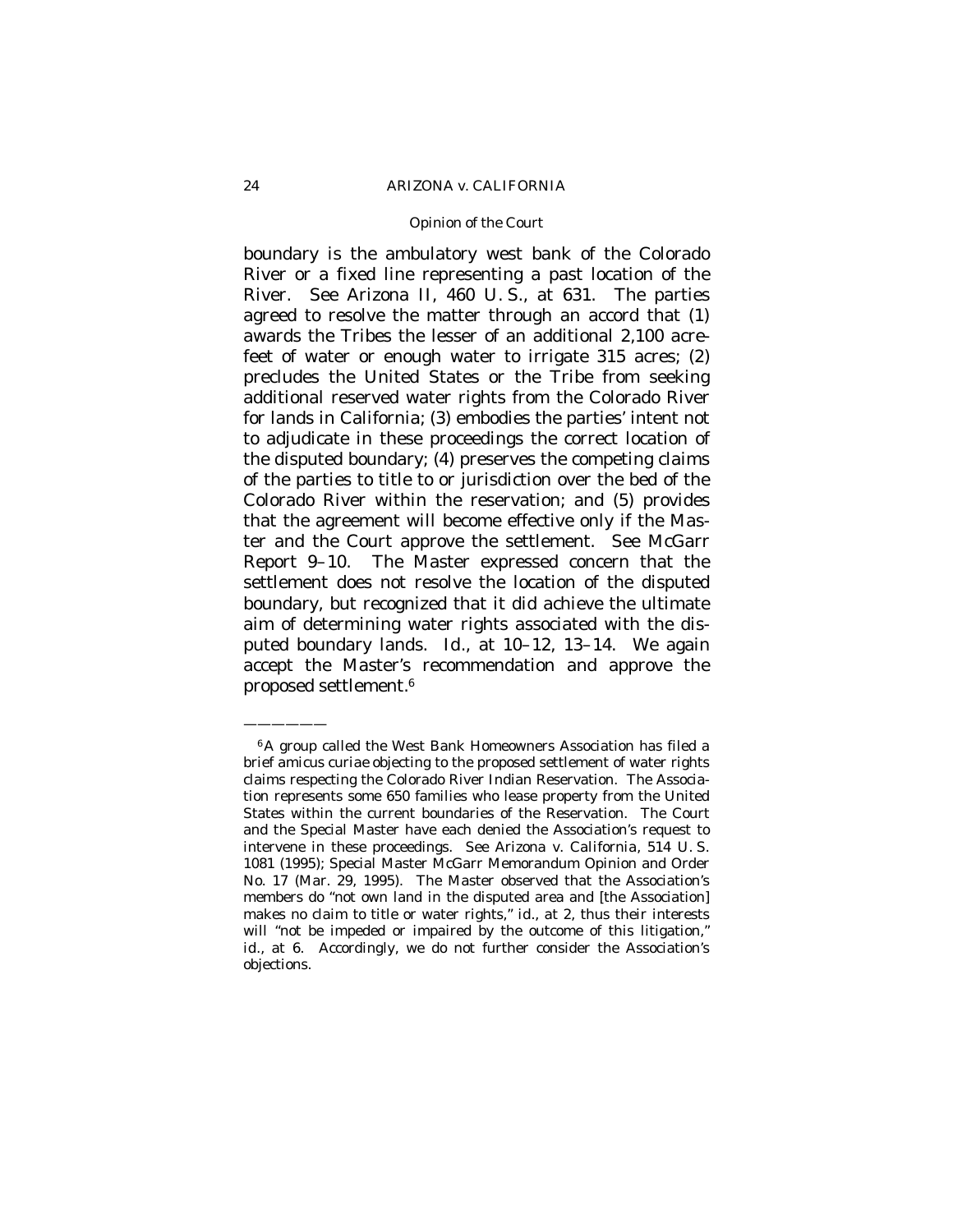\* \* \*

For the foregoing reasons, we remand the outstanding water rights claims associated with the disputed boundary lands of the Fort Yuma Indian Reservation to the Special Master for determination on the merits. Those claims are the only ones that remain to be decided in *Arizona* v. *California*; their resolution will enable the Court to enter a final consolidated decree and bring this case to a close.

With respect to the Fort Mojave and Colorado River Reservations, the Special Master has submitted a proposed supplemental decree to carry the parties' accords into effect. That decree is reproduced as the Appendix to this opinion, *infra*, at 26–27. The parties are directed to submit to the Clerk of this Court, before August 22, 2000, any objections to the proposed supplemental decree.

*It is so ordered.*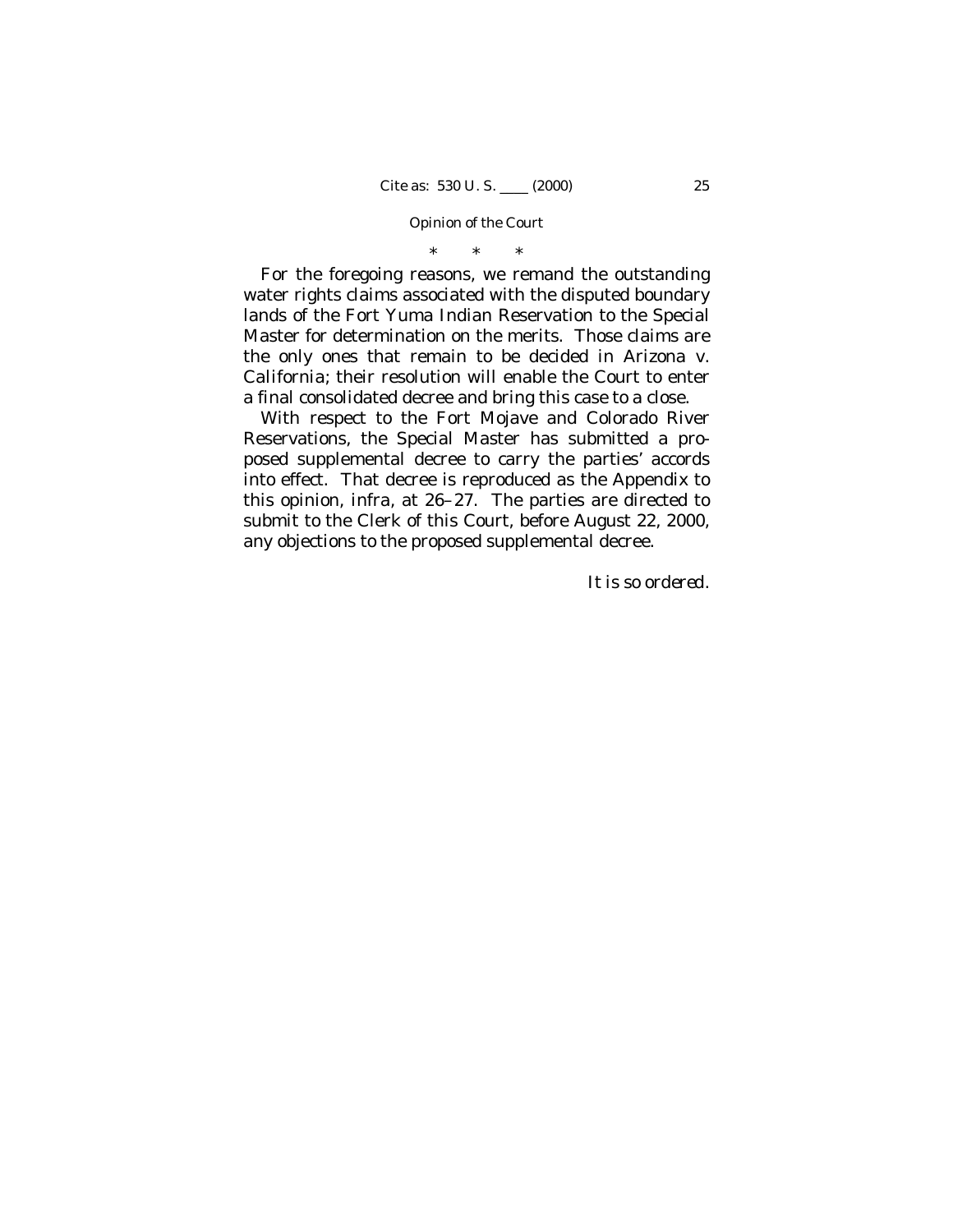#### Appendix to opinion of the Court

## APPENDIX TO OPINION OF THE COURT

# Proposed Supplemental Decree

## It is ORDERED, ADJUDGED, AND DECREED:

A. Paragraph (4) of Article II(D) of the Decree in this case entered on March 9, 1964 (376 U. S. 340, 344–345) is hereby amended to read as follows:

(4) The Colorado River Indian Reservation in annual quantities not to exceed (i) 719,248 acre-feet of diversions from the mainstream or (ii) the quantity of mainstream water necessary to supply the consumptive use required for irrigation of 107,903 acres and for the satisfaction of related uses, whichever of (i) or (ii) is less, with priority dates of March 3, 1865, for lands reserved by the Act of March 3, 1865 (13 Stat. 541, 559); November 22, 1873, for lands reserved by the Executive Order of said date; November 16, 1874, for lands reserved by the Executive Order of said date, except as later modified; May 15, 1876, for lands reserved by the Executive Order of said date; November 22, 1915, for lands reserved by the Executive Order of said date.

B. Paragraph (5) of Article II(D) of the Decree in this case entered on March 9, 1964 (376 U. S. 340, 345) and supplemented on April 16, 1984 (466 U. S. 144, 145) is hereby amended to read as follows:

(5) The Fort Mojave Indian Reservation in annual quantities not to exceed (i) 132,789 acre-feet of diversions from the mainstream or (ii) the quantity of mainstream water necessary to supply the consumptive use required for irrigation of 20,544 acres and for the satisfaction of related uses, whichever of (i) or (ii)